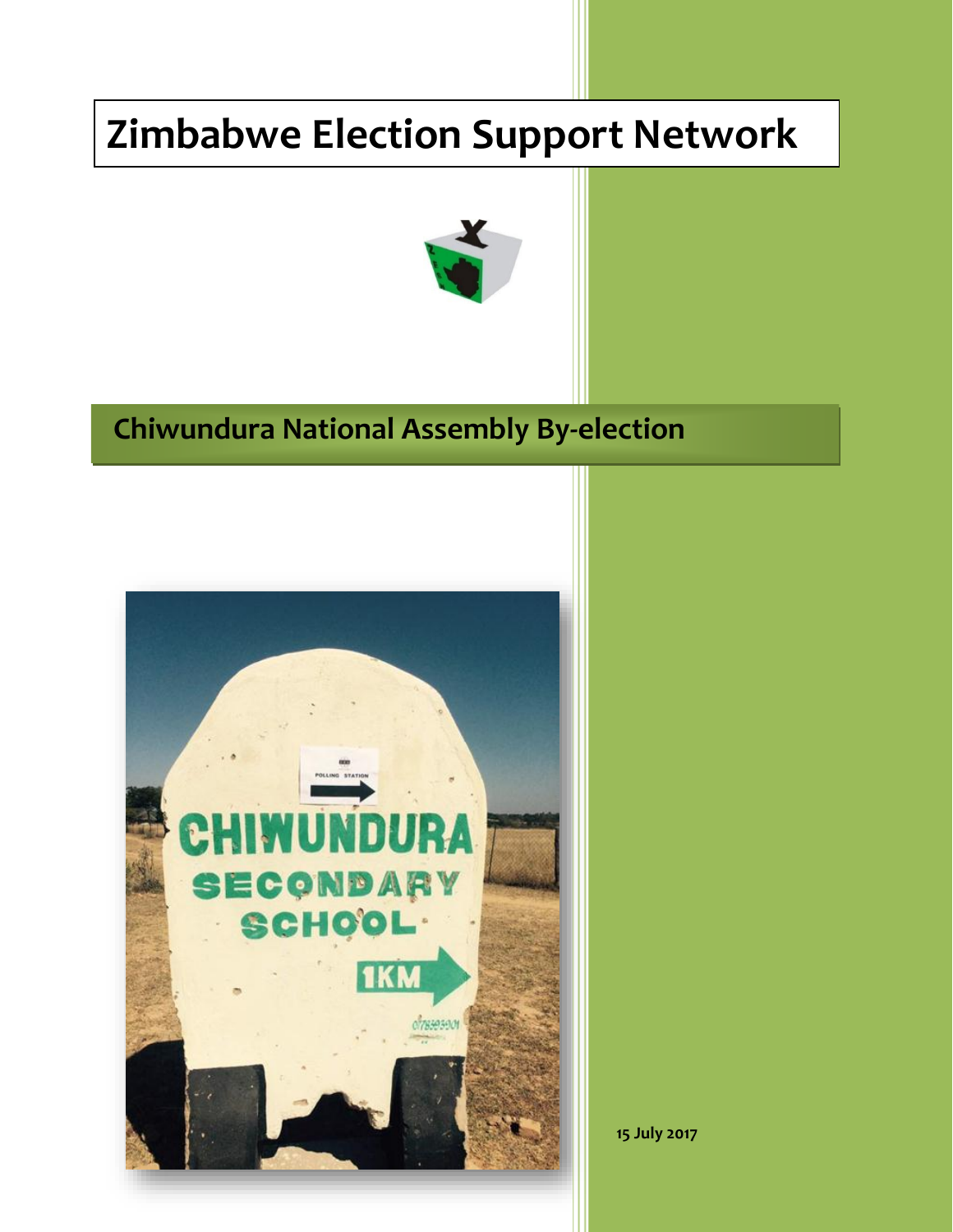### **Table of Contents**

| 1.   |  |
|------|--|
| 2.   |  |
| 3.   |  |
| 3.1. |  |
| 3.2. |  |
| 3.3. |  |
| 4.   |  |
| 4.1. |  |
| 4.2. |  |
| 5.   |  |
| 6.   |  |
| 6.1. |  |
| 6.2. |  |
| 7.   |  |
| 8.   |  |
| 9.   |  |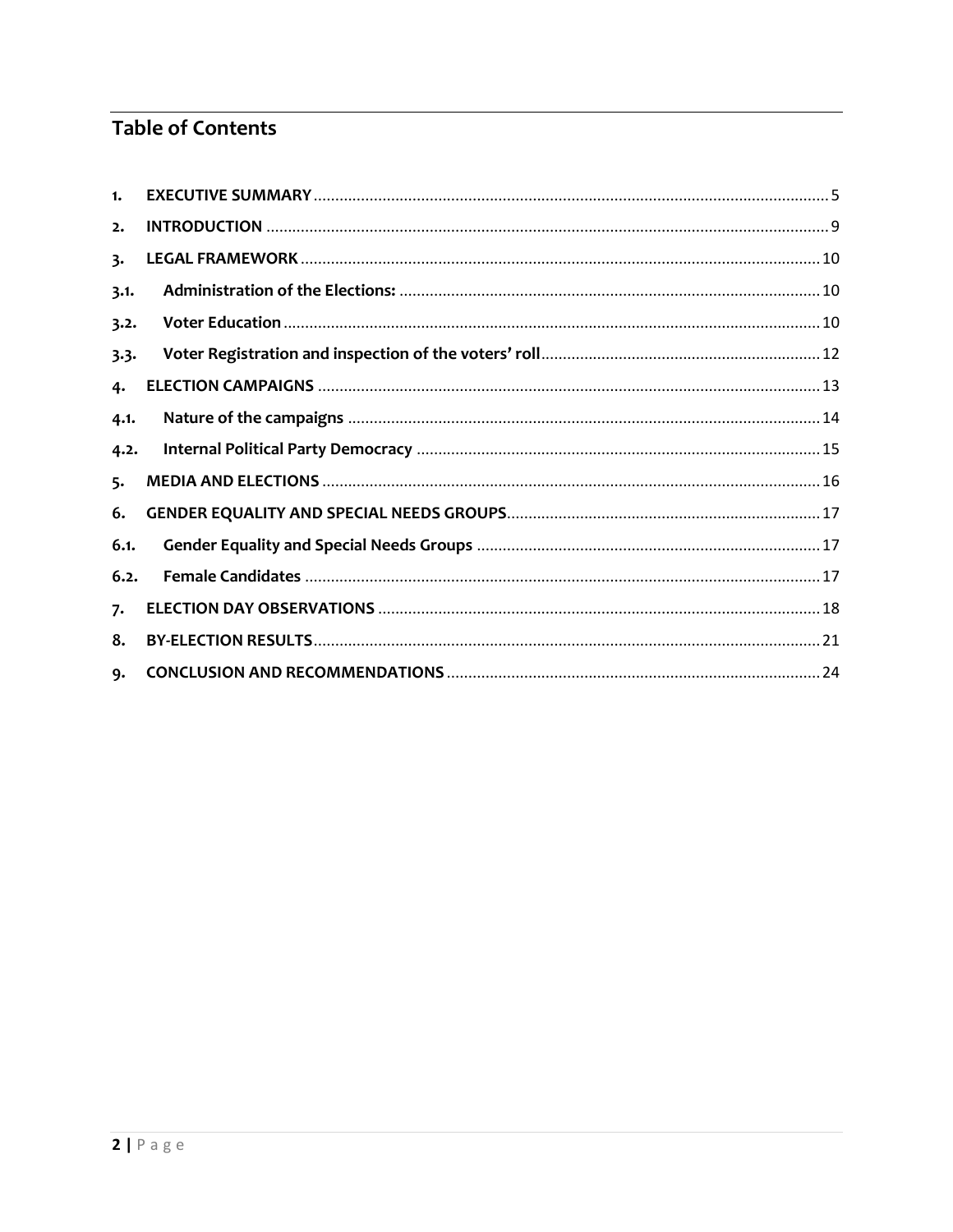#### **ACKNOWLEDGEMENTS**

The Zimbabwe Election Support Network (ZESN) is grateful and indebted to the member organisations and volunteers who made observation of the Chiwundura by-election possible. This includes ZESN Provincial Taskforce members who assisted in recruitment and pre-planning processes. Their invaluable input made the assignment possible.

ZESN is also indebted to volunteers who observed electoral processes, voter registration and Election Day processes, dedicating considerable time and effort. ZESN observers also objectively reported on the processes. Without their effort this and other reports by ZESN on the elections would not have been possible.

ZESN commends the Zimbabwe Electoral Commission (ZEC) whose cooperation is indispensable to our successful election observation.

ZESN also commends citizens of Zimbabwe for voting in a relatively peaceful environment during the by-elections.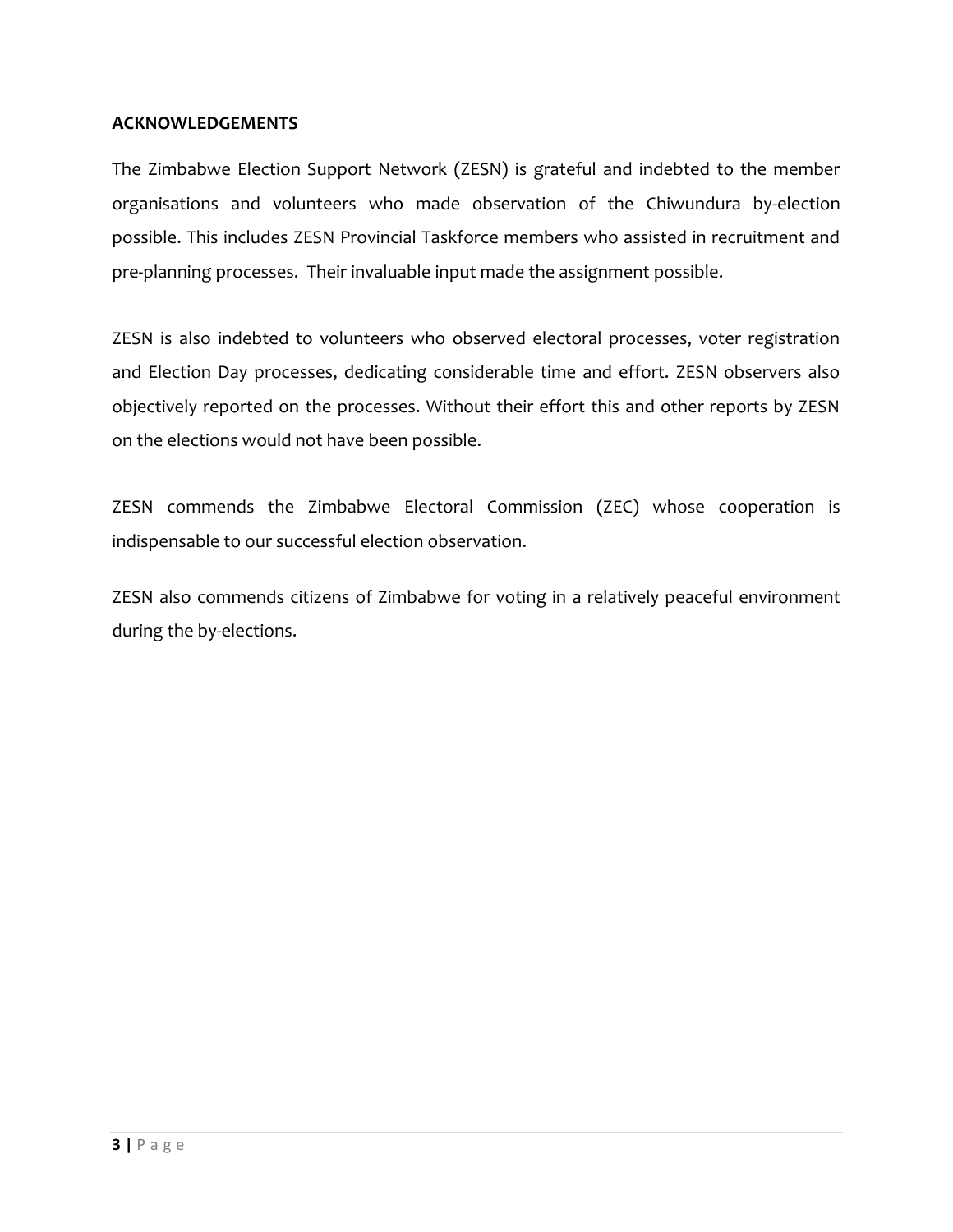#### **ACRONYMS**

| <b>ACHPR</b> | African Charter on Human and Peoples' Rights         |
|--------------|------------------------------------------------------|
| AU           | African Union                                        |
| <b>FZC</b>   | Free Zimbabwe Congress Party                         |
| <b>GNDEM</b> | The Global Network of Domestic Election Monitors     |
| <b>ICCPR</b> | International Covenant on Civil and Political Rights |
| <b>NCA</b>   | <b>National Constitutional Assembly Party</b>        |
| <b>PDZ</b>   | Progressive Democrats of Zimbabwe Party              |
| <b>UDHR</b>  | Universal Declaration of Human Rights                |
| ZANU-PF      | Zimbabwe African National Union-Patriotic            |
| <b>ZEC</b>   | Zimbabwe Electoral Commission                        |
| <b>ZESN</b>  | Zimbabwe Election Support Network                    |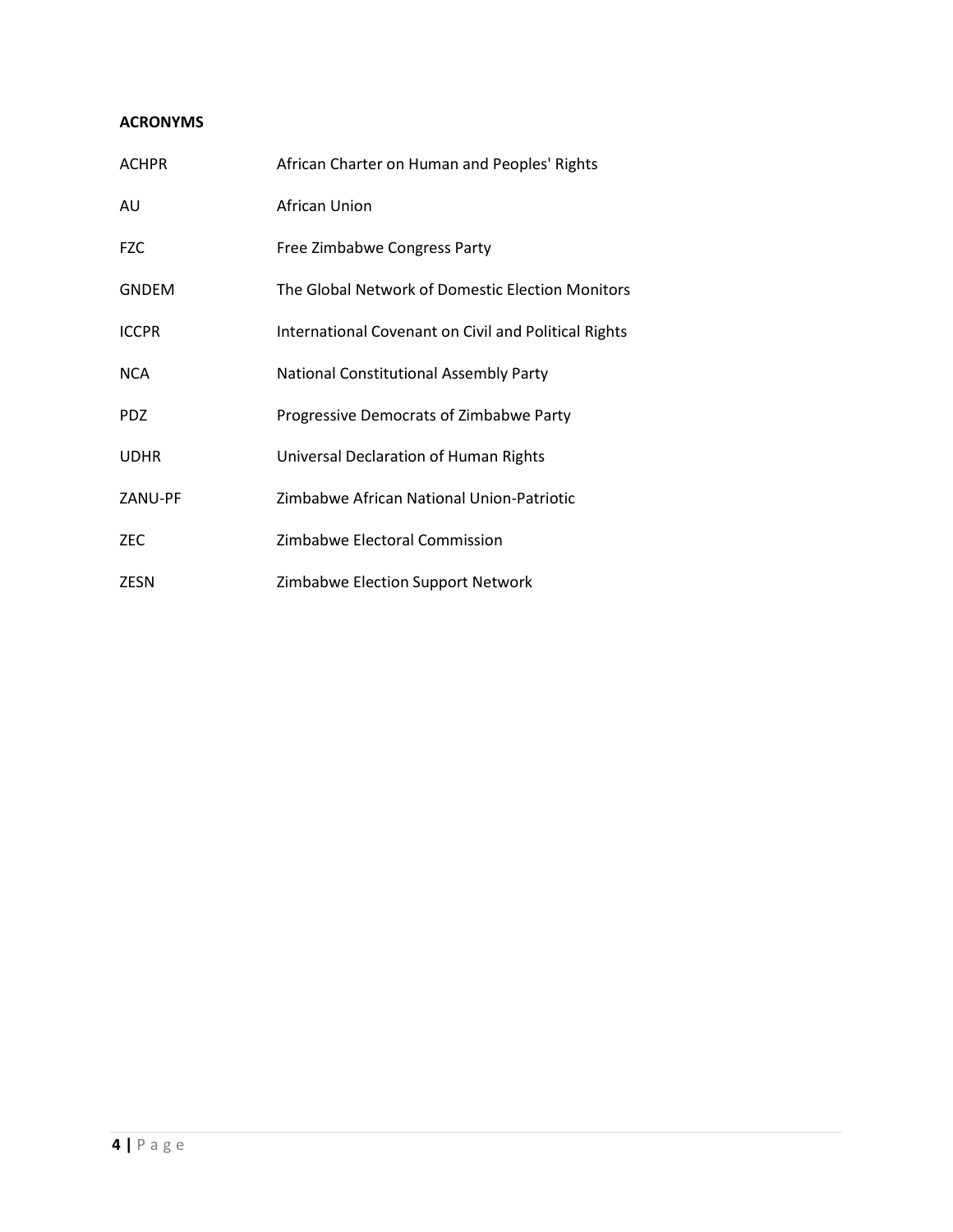#### <span id="page-4-0"></span>**1. EXECUTIVE SUMMARY**

President Mugabe set 15 July 2017 as the date for the Chiwundura National Assembly byelection in accordance with Section 39 (2) of the Electoral Act (Chapter 2:13). The seat fell vacant following the death of the National Assembly representative for the Constituency; Mr Kizito Chivamba, who died on 19 April 2017 following a short illness.

Following the invitation of the Zimbabwe Electoral Commission (ZEC), ZESN deployed 15 observers (static and mobile) to the 15 July 2017 National Assembly by-election. ZESN relied on reports from its volunteers who observed the pre-electoral period and the Election Day processes.

ZESN was accredited by ZEC to conduct voter education for the by-election. The ZESN team of voter educators addressed gatherings in various wards, and also conducted door to door campaigns.

The Zimbabwe Electoral Commission (ZEC) conducted voter registration and inspection of the voter's roll and at the end of the exercise 18,678 eligible voters had registered. As has become the norm, ZEC created a supplementary voters' roll to accommodate that category of voters whose names were contained in the 2013 voters roll but were unable to register during the 2017 exercise. The supplementary voters' roll contained 25,010. ZESN continues to urge the ZEC to ensure that only one accurate and complete voters' roll is compiled and used in by-elections and general elections.

A range of anomalies in the voter register for the Chiwundura Constituency have been reported by the local media. These anomalies relate to the existence, in the register, of persons with national identity cards with identical names, surnames, date and places of birth, among other anomalies. These anomalies if not rectified will reappear on an even larger scale during the audit of the 2018 voters roll.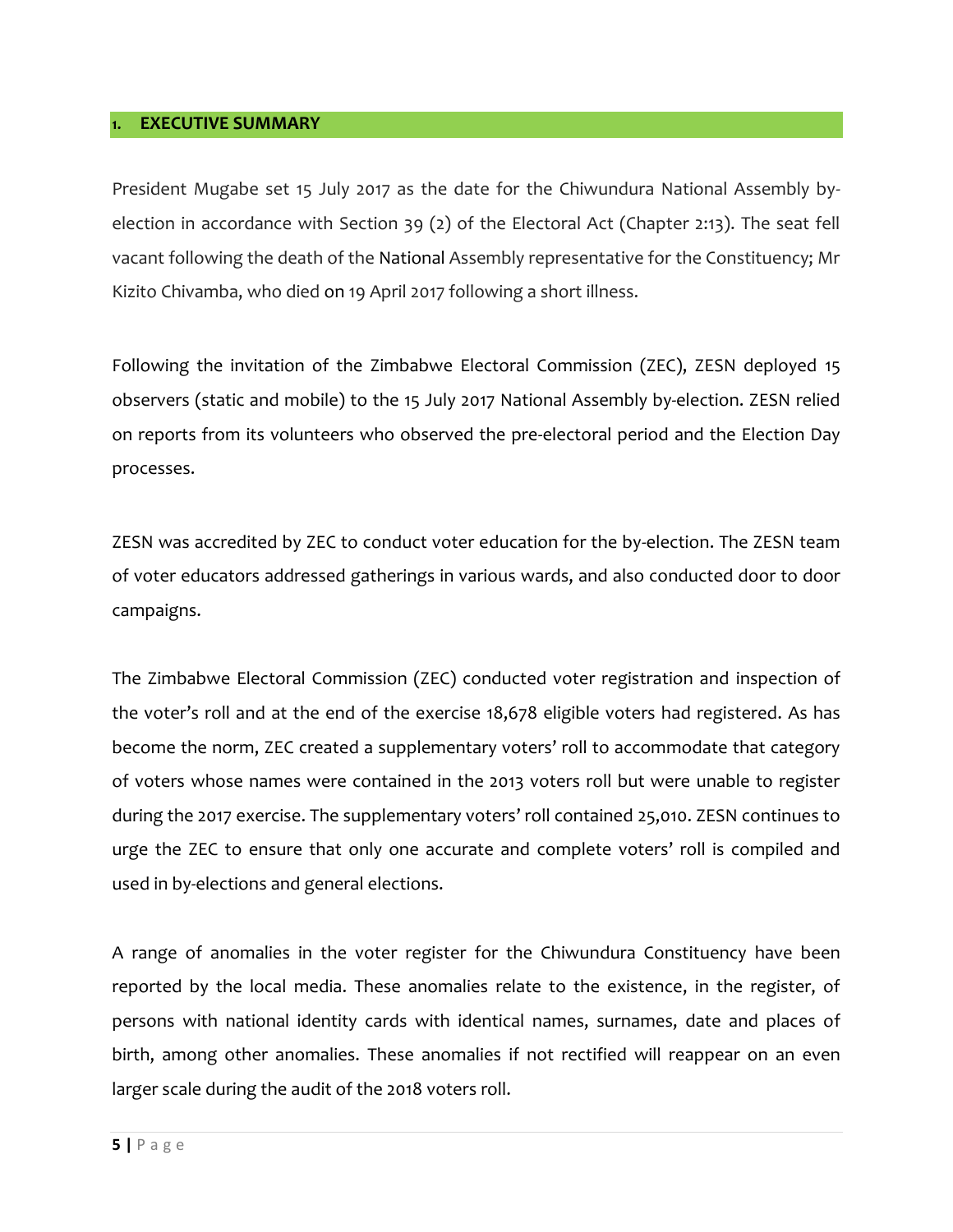The Chiwundura by-election was not well contested, despite the fact that four political parties were contesting the by-election. The contestants and their respective political parties were; Mr Brown Ndlovu of the Zimbabwe African National Union-Patriotic (ZANU-PF), Mr Takudzwa Guzete of the National Constitutional Assembly (NCA), Mr Brighton Mudzwiti of FreeZim Congress, and Mr Webster Zulu of Progressive Democrats of Zimbabwe (PDZ).

The political environment in Chiwundura Constituency was relatively tense, especially at the commencement of the campaign season, with numerous reports of political intolerance, vote buying using food aid and isolated incidences of violence in the build-up to the byelection.

#### **Polling day observations**

The polling day was generally peaceful with no incidents of violence or altercations that were reported or observed by ZESN. Voting went on peacefully throughout the day at polling stations where ZESN visited or had static observers. Of concern was the low turn-out of 23.6%, the continued use of two voters' rolls, and the anomalies that were unearthed by some stakeholders during the de-duplication exercise. These anomalies include the appearance of persons with the same name and surname, date and place of birth but with different identification numbers and photos on their national identification documents. In addition ZESN noted that 81% of the ballot papers printed were not used in the by-election. Furthermore opposition parties fielded party agents at a fraction of the polling stations thus undermining their ability to effectively track electoral processes on polling day.

ZEC polling officials conducted themselves in a professional manner at all polling stations that ZESN observed. Observer reports revealed that all polling stations successfully completed setup and opening procedures by opening time and had all the required voting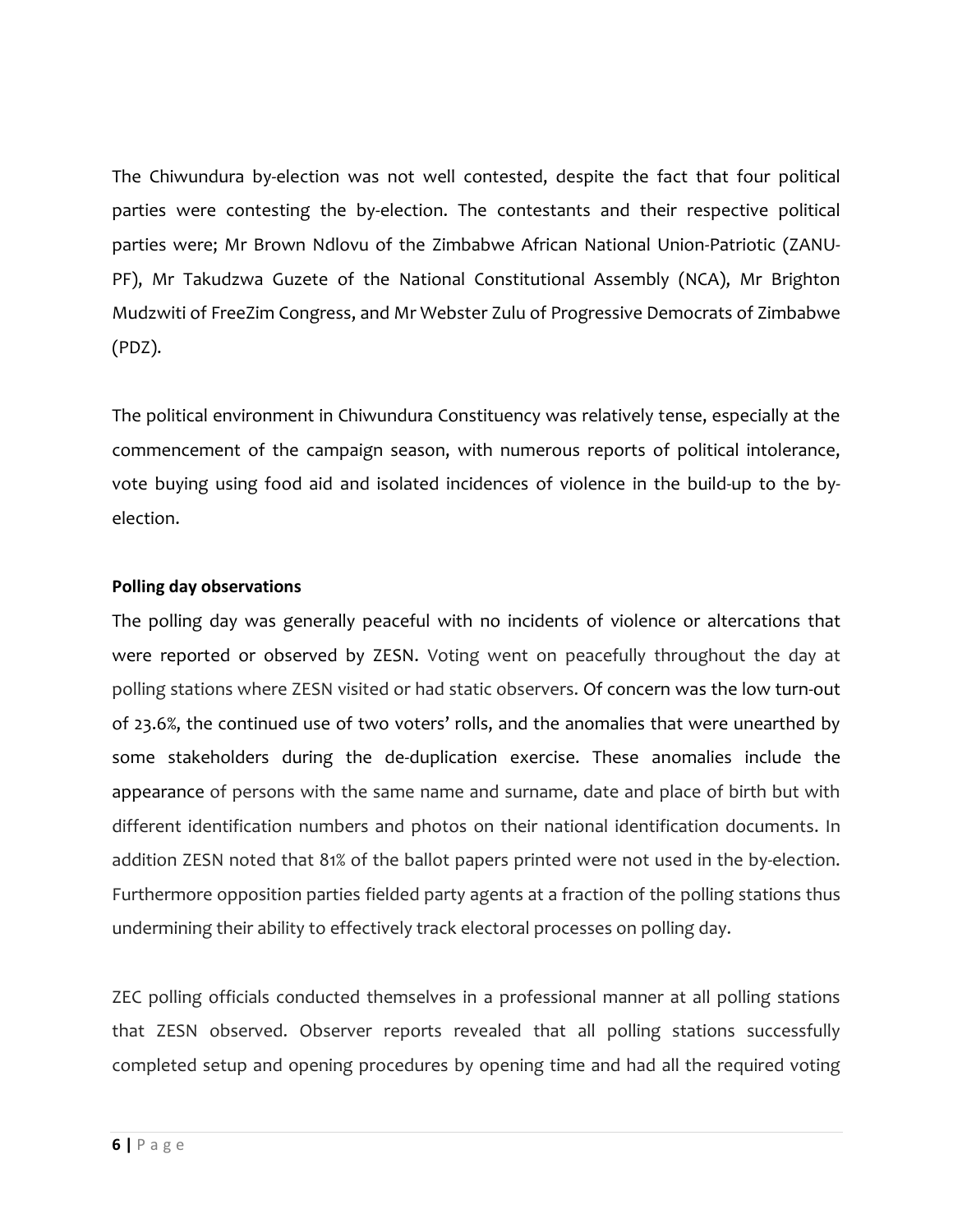materials. In addition, counting was conducted in line with the prescribed procedures with results being posted outside the polling stations and at the constituency collating centre.

Below are the ZESN recommendations from the by-election. However it is important to note that recommendations below can only be fulfilled when there is adequate political will and commitment by the ZEC and relevant political actors in Government.

#### **Recommendations**

- 1. ZESN calls upon ZEC to issue a public statement on the anomalies with the voter register that have been reported in the media and to clarify whether they pertain to the 2013 voters roll or the current voters' roll for the Chiwundura Constituency.
- 2. ZEC should prepare a new voters roll for use in the 2018 elections and discontinue the use of the 2013 voters roll so as to enhance stakeholder trust and confidence in the ZEC and in future elections.
- 3. ZESN urges the Registrar General to investigate irregularities relating to the existence national registration documents which contain details of persons with the same name and surname, date and place of birth but with different identification numbers and photos as well as the invalid identity numbers and to rectify these issues, as they are the institution in charge of issuing the national identification documents.
- 4. Deliberate efforts should be directed towards targeted voter education for the youths in order to increase their participation in electoral processes.
- 5. ZEC should ensure the implementation of comprehensive voter education programmes that are aimed at increase citizen participation in electoral processes, in particular voter turn-out.
- 6. ZEC should avail the demographic data that it collects during polling to stakeholders so that targeted voter education programmes are designed.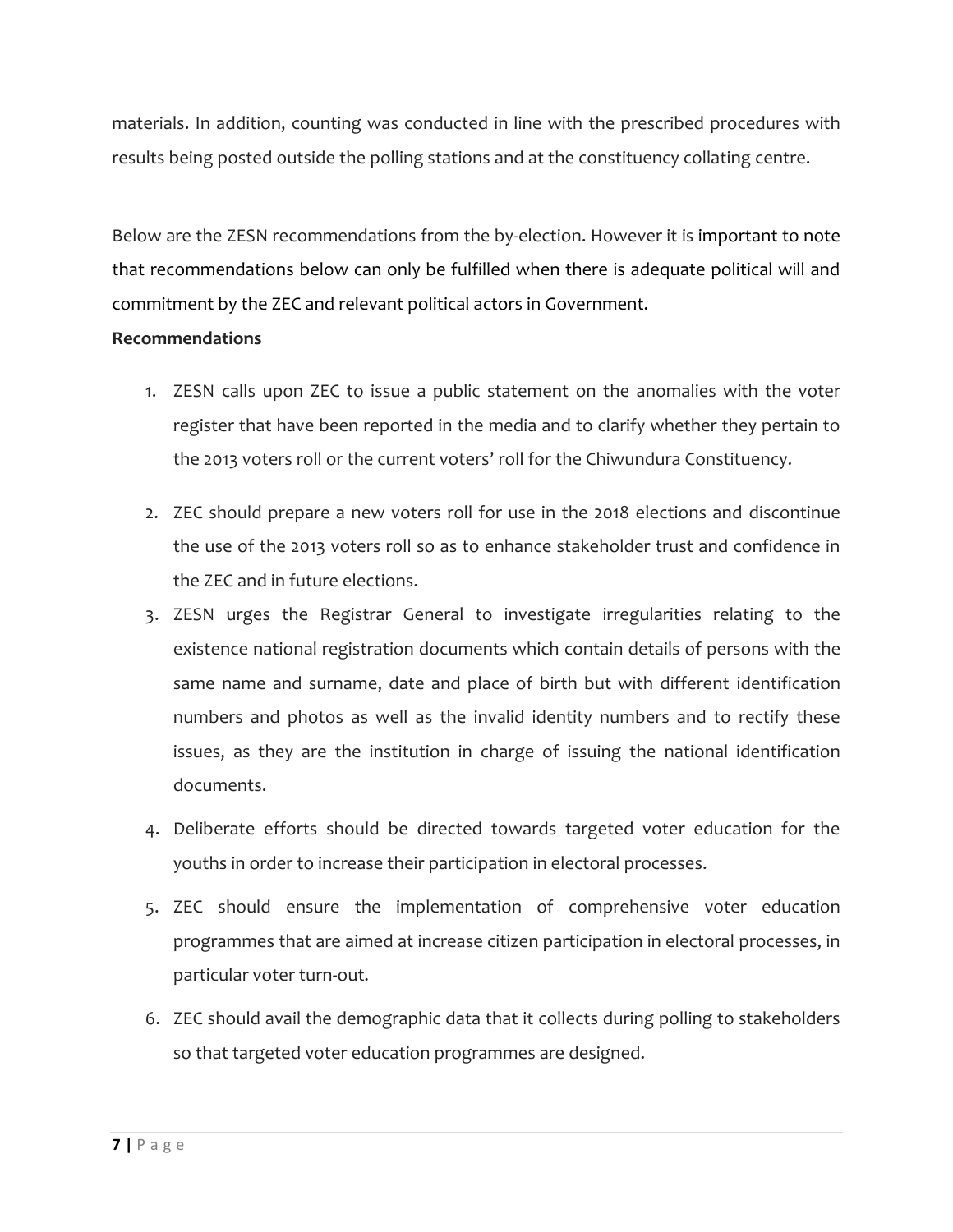- 7. ZEC should adopt an open data policy to enhance trust and confidence in electoral processes.
- 8. To improve transparency ZEC should produce a single voters' roll which adheres to principles of voter registration.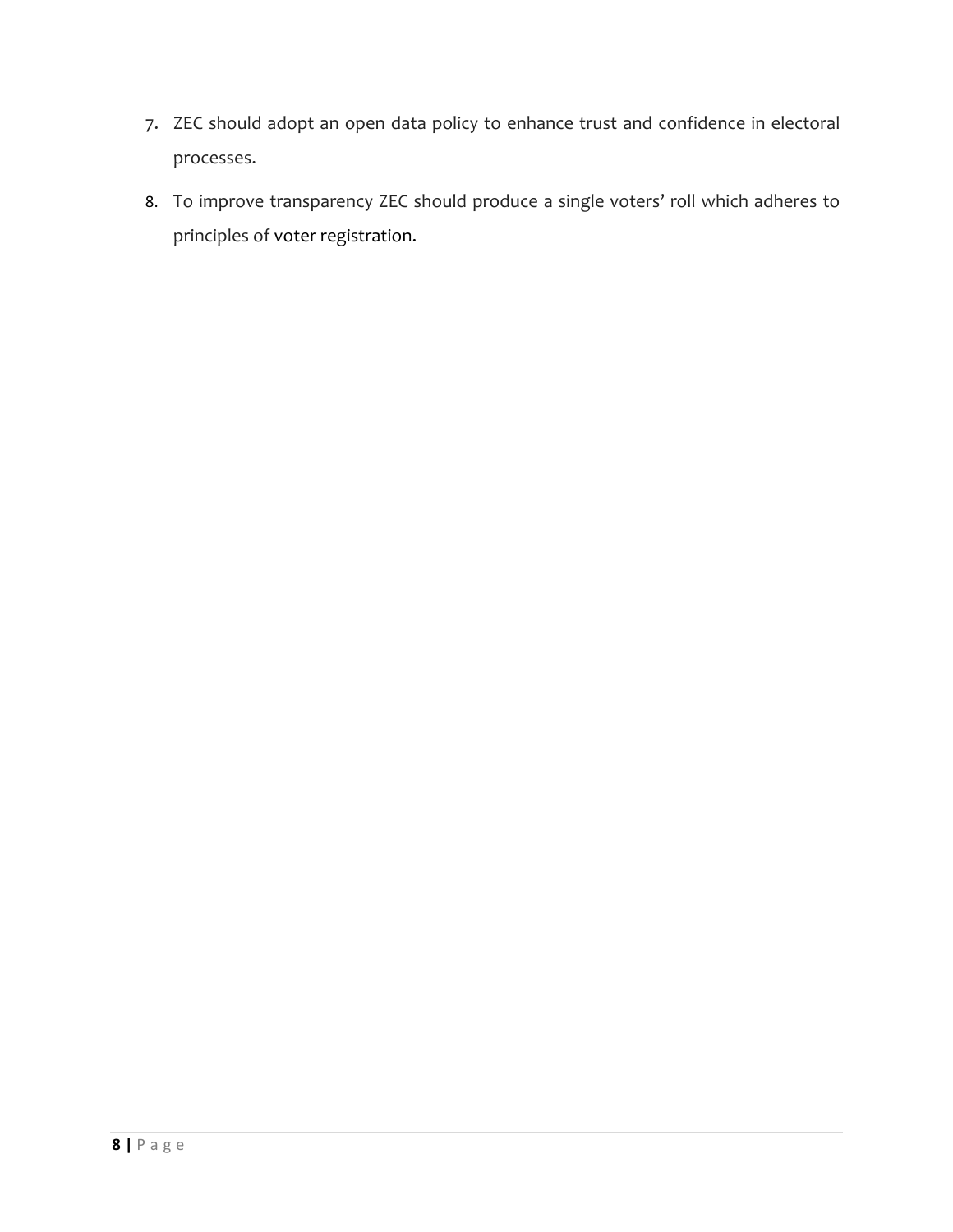#### <span id="page-8-0"></span>**2. INTRODUCTION**

#### **1. The By-election**

In terms of Section 39 (2) of the Electoral Act (Chapter 2:13) President Mugabe set the 15 July 2017 as the date for the Chiwundura National Assembly by-election. The seat fell vacant following the death of the National Assembly representative for the Constituency; Mr Kizito Chivamba, who died on 19 April 2017 following a short illness.

#### **2. The Observer Group**

Zimbabwe Election Support Network was formed in 2000 and is a coalition of 34 nongovernmental organisations. The major focus of the Network is to promote democratic processes in general and free and fair elections in particular. ZESN is the secretariat of the Southern Africa Development Community Election Support Network (SADC-ESN) and is a member of The Global Network of Domestic Election Monitors (GNDEM).

Following the invitation of the Zimbabwe Electoral Commission (ZEC), ZESN deployed observers to the 15 July 2017 National Assembly by-election. ZESN relied on reports from its volunteers who observed the pre-electoral period and the Election Day processes.

ZESN election observation methodology is based on the Constitution of Zimbabwe and Electoral Laws of the country. ZESN is independent in its findings and conclusions. In addition, ZESN's assessment of the election is also guided by a number of regional and international conventions and declarations which Zimbabwe is signatory to, such as, the SADC Principles and Guidelines Governing Democratic Elections, the African Charter on Human and Peoples' Rights (ACHPR), the International Covenant on Civil and Political Rights (ICCPR), and the Universal Declaration of Human Rights (UDHR).

ZESN is also guided by the GNDEM's Declaration of Global Principles for Nonpartisan Election Observation and Monitoring by Citizen Organizations, Code of Conduct for Nonpartisan Citizen Election Observers.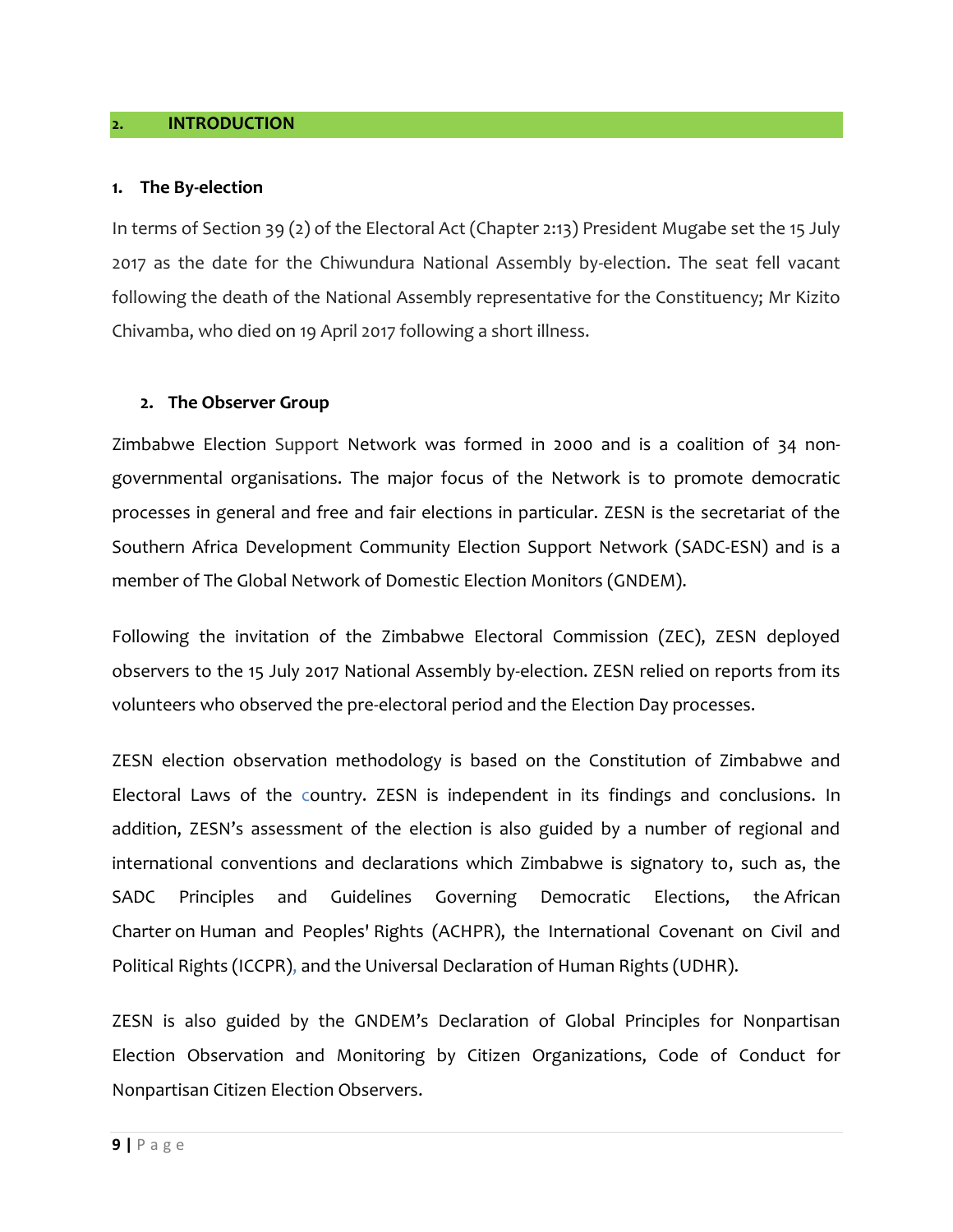#### <span id="page-9-0"></span>**3. LEGAL FRAMEWORK**

#### **1. Legal framework for the by-election**

The Constitution, Electoral Act, Statutory Instruments, and Regulations form part of the Legal framework governing the conduct of by-elections. The Chiwundura by election was held within the period stipulated by the legal framework which sets that polling dates comply with both section 158(3) and 159 of the Constitution, and section 39 of the Electoral Act, both of which require voting in a by-election to be completed within 90 days of the vacancy occurring.

#### <span id="page-9-1"></span>**ELECTION ADMINISTRATION**

#### **3.1. Administration of the Elections:**

Section 239 of the Constitution gives the Zimbabwe Electoral Commission the mandate to conduct and supervise elections and election related activities. However, the capacity to deliver this mandate is negatively affected by the inability of Government to avail adequate resources timeously. Despite the perennial funding challenges that ZEC faces the Commission continues to make commendable efforts to enfranchise voters. ZEC largely completed administrative and logistical preparations on time for the by-election; in particular distribution of election materials to polling stations was on schedule.

#### <span id="page-9-2"></span>**3.2. Voter Education**

In every election, voter and civic education are necessary to ensure that all constituents men and women alike—understand their rights, political systems, contesting parties messages, and how and where to vote. For an election to be successful and democratic, voters must understand their rights and responsibilities, and must be sufficiently knowledgeable and well informed to cast ballots that are legally valid and to participate meaningfully in the voting process.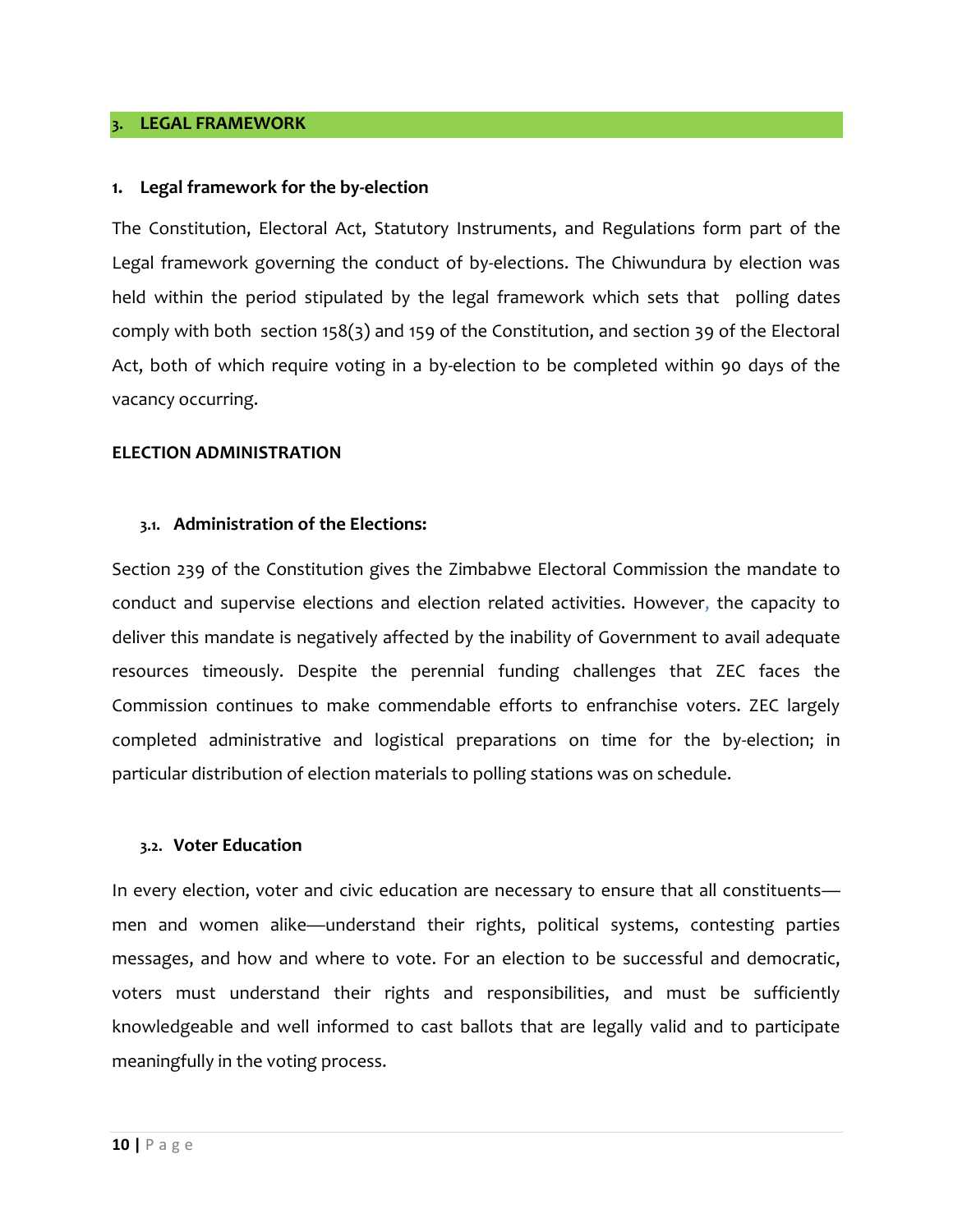ZESN was accredited by ZEC to conduct voter education for the by-election. ZESN's contribution included printing and distribution of voter education materials (3,00 pamphlets and 500 posters) and well as offering 3 voter educators to complement ZEC's own teams which comprised of three voter educators and a supervisor per ward (bringing the total of ZEC teams to at least 36). The ZESN team of voter educators addressed gatherings in various wards, and also conducted door to door campaigns. At the end of the four days that the team was in the field, they managed to reach 4,253 people of voting age (females 2,579 and 1,773 males).

ZESN notes that voter education is a resource intense exercise that ZEC has been unable to effectively deliver, and on a continuous basis, largely due to funding constraints. Conducting voter education close to the dates of an election is not ideal because voter educators from ZEC and accredited Civil Society Organisations (CSOs) are forced to compete with political parties for attention of the voter.

Both ZEC and CSOs operating in Zimbabwe continue to implement programming under considerable financial constraints, hence the need for close collaboration between the ZEC and CSOs that seeks to support the formulation of innovative voter education programs that can better leverage on the limited funding.

Voter education content and messaging should be broadened and not just focus on the mechanics of voting but should also be about enhancing knowledge, changing values, attitudes, behaviours and demystifying and allaying fears associated with elections and voting. The curriculum used for voter education should also be responsive to emerging needs and knowledge gaps such as the legal provisions for assisted voters, and the role of traditional leaders. The information should be packaged in a way that appeals to the different categories of voters, including those with visual and hearing impairments.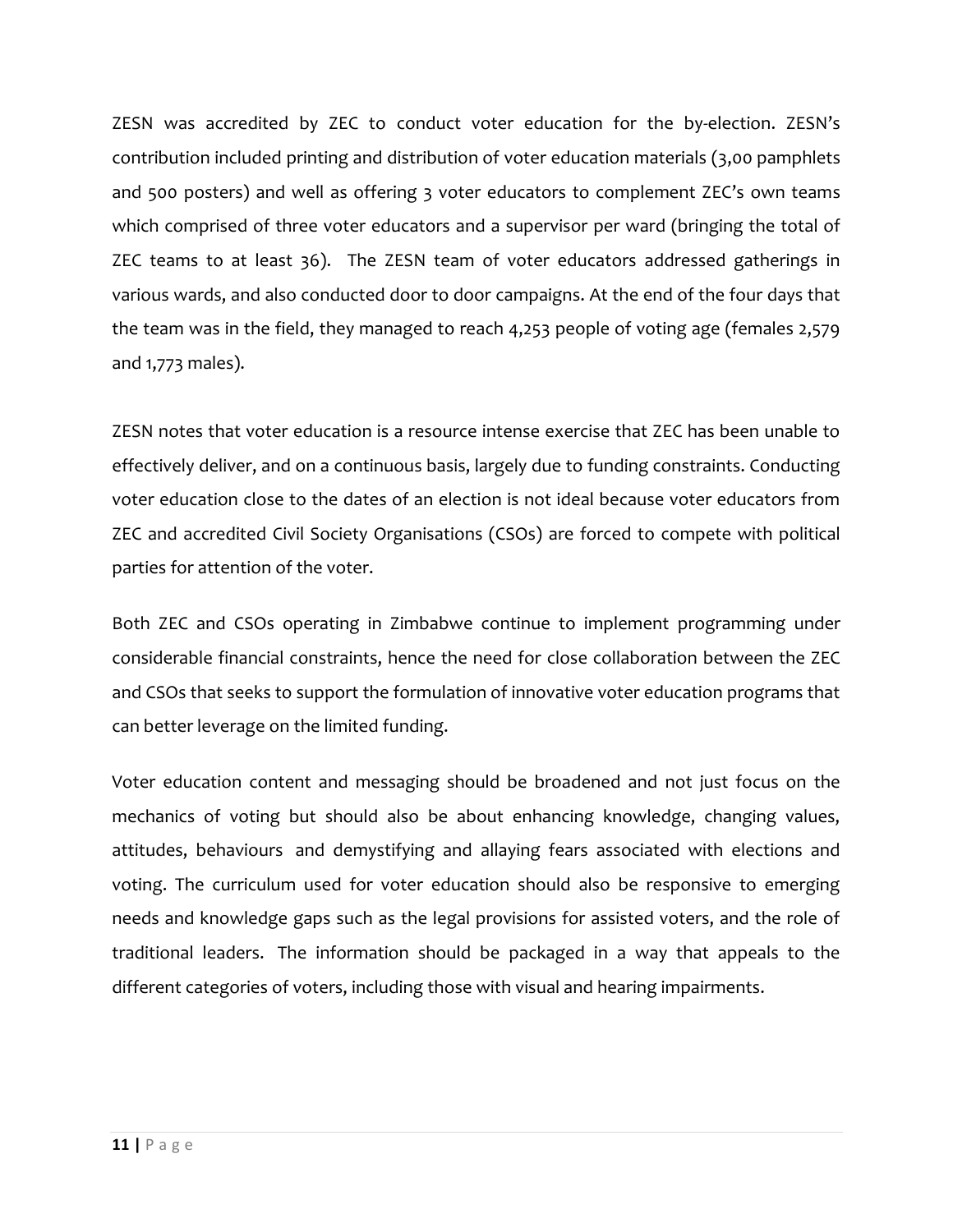#### <span id="page-11-0"></span>**3.3. Voter Registration and inspection of the voters' roll**

Effective voter registration is an important means of ensuring that the right to vote is protected. Voter registration is one of the means of promoting inclusive voting processes, while at the same time safeguarding against ineligible people. Section 155 (2) (a) provides for the government to take all measures and ensure that all eligible citizens, that is to say the citizens qualified under the Fourth Schedule, are registered as voters.

The Zimbabwe Electoral Commission (ZEC) conducted voter registration and inspection of the voter's roll. At the end of the exercise 18,678 had registered. As has become the norm ZEC created a supplementary voters' roll to accommodate that category of voters whose names were contained in the 2013 voters roll but were unable to register during the 2016 exercise. The supplementary voters' roll contained 25,041. ZESN continues to urge the ZEC to ensure that only one accurate and complete voters' roll is compiled and used in byelection and general elections.



**Figure 1: Comparison of Chiwundura Voters rolls** 

A cursory glance of the two rolls that were used by ZEC during the by-election reveals that a close to half of those who were eligible to cast their vote in the by-election were drawn from the supplementary voters' roll. This demonstrates the need for enhanced voter education to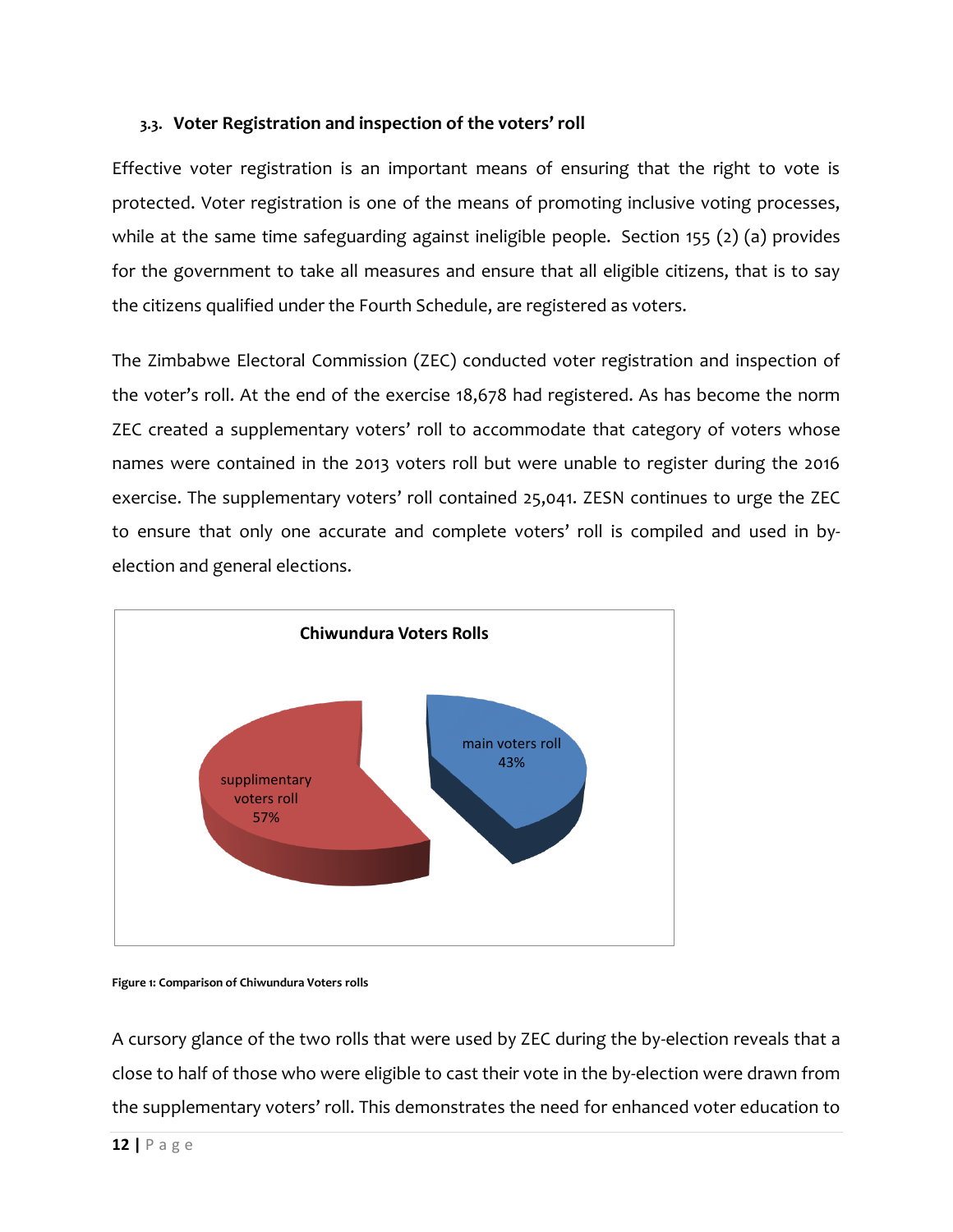motivate those citizens that are eligible to register to present themselves at their respective registration centres whenever registration is being undertaken. ZESN realises though, that the effectiveness of voter education efforts by both ZEC and CSOs accredited to deliver the same will only increase when the political environment allows for genuine and credible political contestation.

#### <span id="page-12-0"></span>**4. ELECTION CAMPAIGNS**

The Fourth schedule of the Electoral Act contains a code of conduct for political parties that when respected, helps create an enabling environment for the conduct of free and fair elections and a climate of tolerance in which electioneering activities takes place without fear or coercion, intimidation or reprisals.

The fourth schedule of the electoral act also requires all political parties and candidates to publicly state that everyone has the right—

- i. to freely express their political beliefs and opinions;
- ii. to freely challenge and debate the political beliefs and opinions of others;
- iii. to freely canvass freely for membership and support from voters;
- iv. to freely attend public meetings convened.

The political environment in Chiwundura Constituency was relatively tense with numerous reports of political intolerance and isolated incidence of violence in the build-up to the byelection. According to a Zimbabwe Peace Project (ZPP) report, a day prior to the primary elections, a number of ZANU-PF youths who had been paid to carry out campaigns on behalf of contesting candidates clashed near the Sino-Zimbabwe cement company. An MDC-T youth activist, Ashley Mdutshwa, was caught in the crossfire and left seriously injured after he was attacked by the same youths. Mdutshwa is reported to have been stabbed by the ZANU-PF youths at Gambiza business centre on 21 May 2017 for reasons that are still unclear but believed to have been political.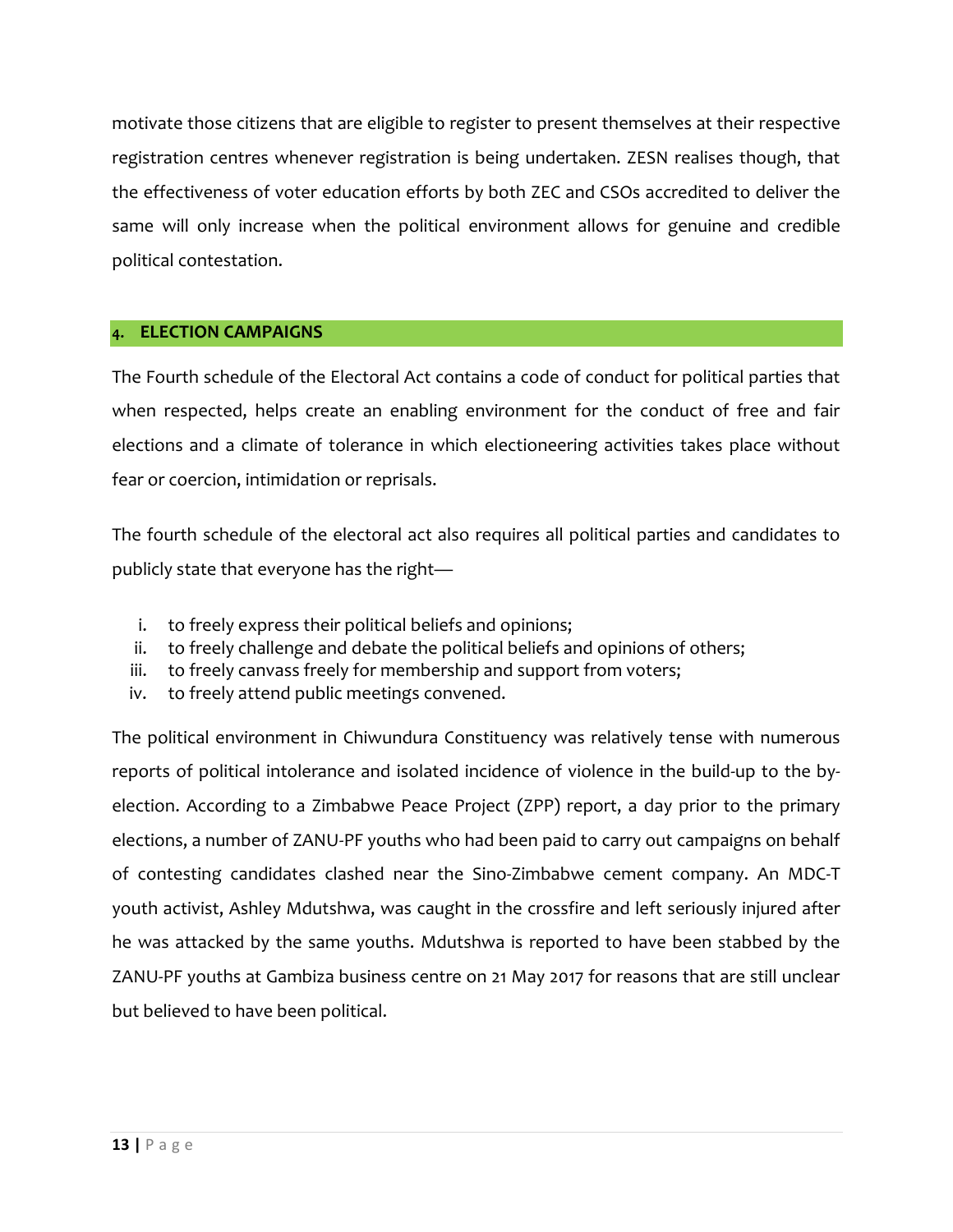#### <span id="page-13-0"></span>**4.1. Nature of the campaigns**

The Chiwundura by-election was poorly contested, despite the fact that four political parties were contesting the by-election. The contestants and their respective political parties were Mr Brown Ndlovu of the Zimbabwe African National Union-Patriotic (ZANU-PF), Mr Takudzwa Guzete of the National Constitutional Assembly (NCA), Mr Brighton Mudzwiti of FreeZim Congress and Mr Webster Zulu of Progressive Democrats of Zimbabwe (PDZ).

ZESN observed that the environment prior to the election was relatively tense with reports of political intolerance and isolated incidence of violence in the build-up to the by-election. Reports of intimidation of voters and partisan distribution of food aid were also noted, particularly in Ward 14.

Only one party, ZANU PF was visible in terms of campaigns, with some of its rallies addressed by the party's top leaders, such as Vice President Emmerson Mnangagwa and Political Commissar Saviour Kasukuwere. The party also held door-to door campaigns. However, the other contesting parties' campaigns were not very visible according to ZESN members who reside in the Constituency.

ZESN observers reported that during the campaigns prospective voters were threatened with unspecified action should the opposition parties win the by-election. In keeping with trends in past elections, some traditional leaders continue to campaign for the ruling party, in contravention of the traditional leaders act, which forbids their participation in partisan politics. For instance Mr Chenjerai Rukweza of ward 9 was reported to serve a dual role as village headman and also branch chairperson of ZANU-PF.

It would appear that some of the political parties that fielded candidates in this by-election did so just to register their existence to the electorate and possibly gauge how the electorate would receive them. For Instance the NCA candidate, Mr Guzete is reported to have said that the NCA was contesting in this by-election just to gauge its strength in the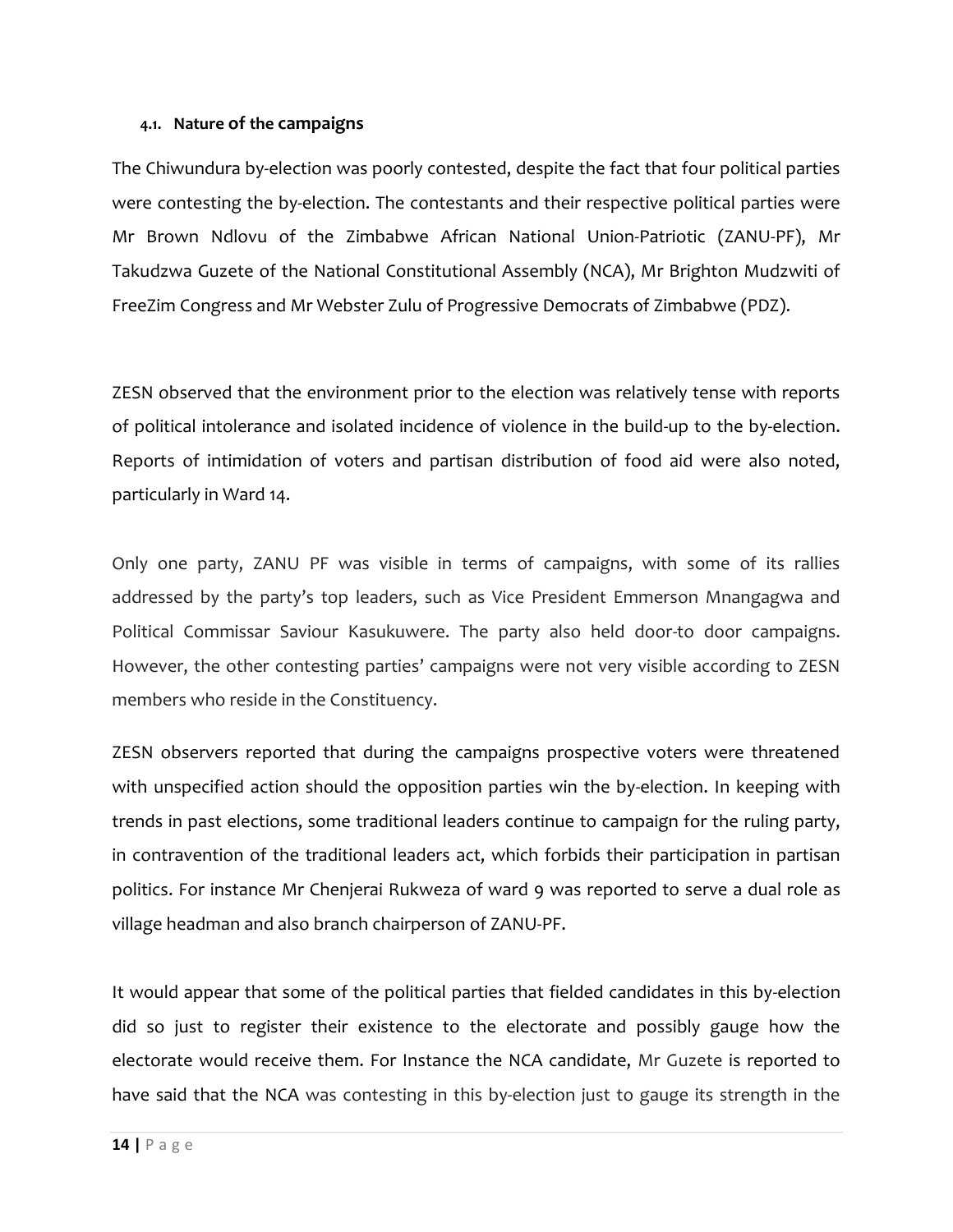constituency<sup>1</sup>. The NCA candidates' specific words are quoted as; "We have participated in the past by-elections and we are using this opportunity as a way of advertising our party so winning is a bonus to us but we just embrace the democratic processes of our country,"

#### <span id="page-14-0"></span>**4.2. Internal Political Party Democracy**

The Chiwundura ZANU-PF primary elections were held amid serious factional clashes<sup>2</sup>. The primary elections were also highly contested with 21 candidates participating. However Mr Pearson Mbalekwa, who won the primaries, will not be the ruling party's candidate for the by-election. Mr Mbalekwa was replaced Mr Brown Ndlovu, who was the first runner-up of the Chiwundura Zanu-PF primary elections.

The media is awash with conflicting reports as to the reasons why Mr Mbelekwa withdrew his candidature. His press statement on the same, cited personal reasons, however the ZANU-PF National Political Commissar is reported to have blocked Mr Mbalekwa's candidature<sup>3</sup>. Mr Mbalekwa is a former [MDC-T](http://www.pindula.co.zw/MDC-T) national security advisor and former Central [Intelligence Organisation](http://www.pindula.co.zw/Central_Intelligence_Organisation) (CIO) officer. The graph below depicts the results of the ZANU-PF primary elections.

 $\overline{\phantom{a}}$ <sup>1</sup> <https://www.zimeye.net/chiwundura-by-election-latest/>

<sup>2</sup> <https://www.dailynews.co.zw/articles/2017/05/28/mdc-youth-stabbed-in-chiwundura-as-poll-violence-rages-on> <sup>3</sup> <http://www.zbc.co.zw/2017/05/23/zanu-pf-primary-election-winner-withdraws/>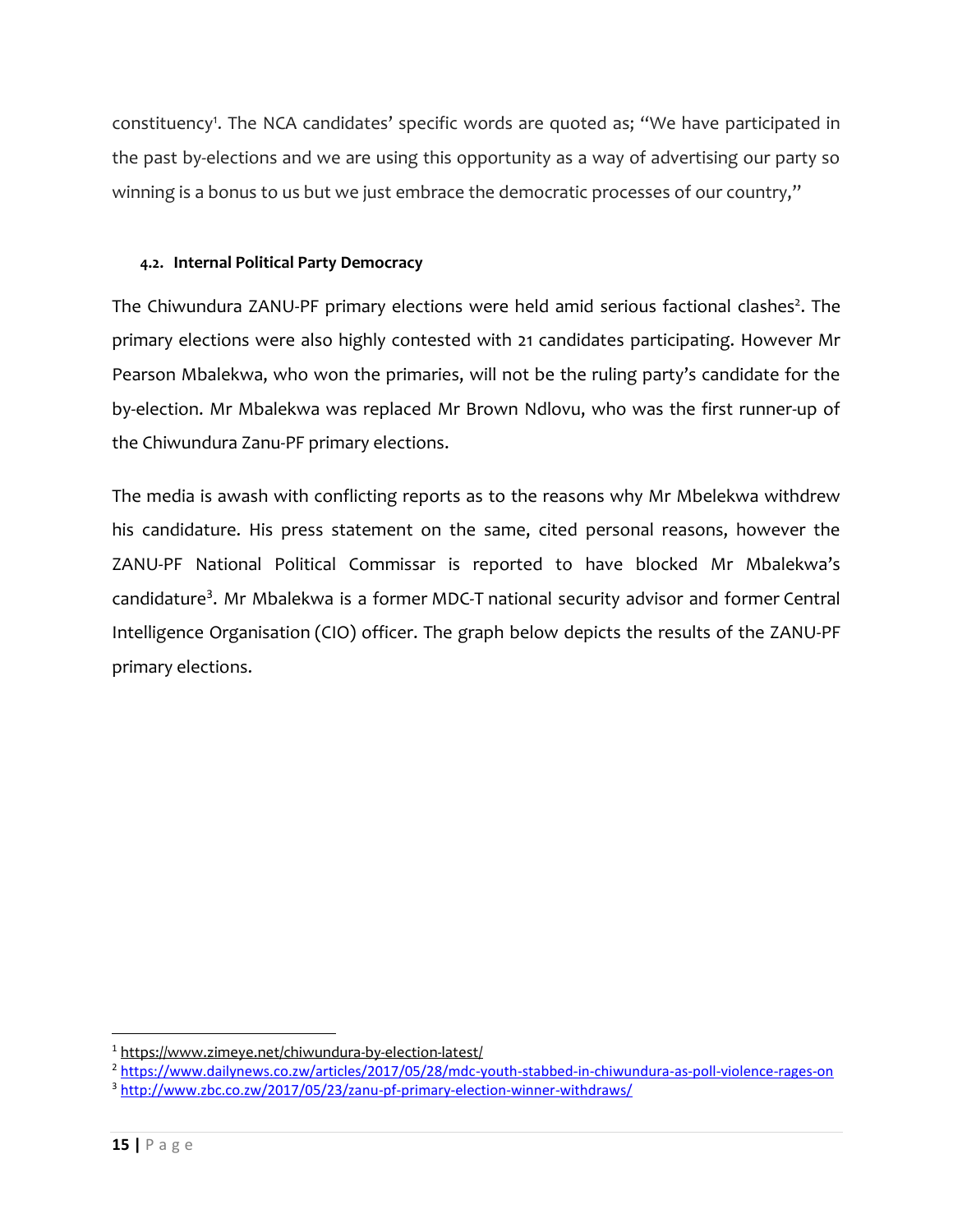

**Figure2: The graph only shows votes for the top four of 21 people who contested the ZANU PF primary elections the contenders.**

National Constitutional Assembly, Free Zimbabwe Congress, and Progressive Democrats of Zimbabwe (PDZ) did not hold any primary elections, instead their respective party candidates were unilaterally nominated by the leadership of their political parties. Supporters of these parties were not afforded an opportunity to contribute towards the candidate selection process.

From the forgoing it is apparent that internal party democracy is work in progress for the political parties that are contesting this by-election.

#### <span id="page-15-0"></span>**5. MEDIA AND ELECTIONS**

Media freedom is fundamental in promoting political, civil and political rights and liberties enshrined in the Constitution of Zimbabwe. The media plays a critical role in electoral processes, providing information to voters and a platform to political parties and candidates while serving a watchdog function. As witnessed in previous by-elections, there was a marked difference in the coverage of the by-election by the public and private media. There was very little mention of other political parties and candidates in the public media, with news stories mainly covering rallies and campaign activities that were organised by ZANU-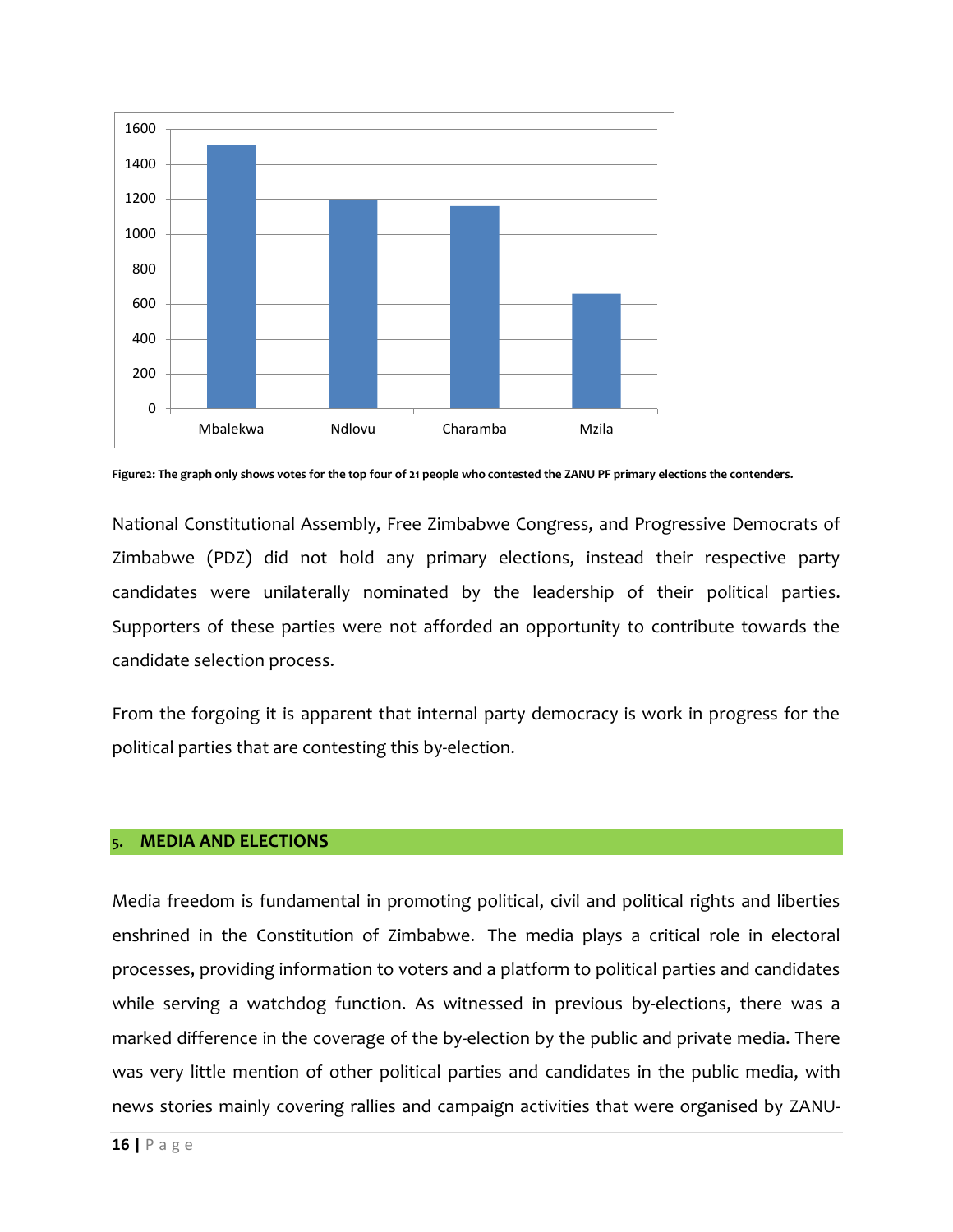PF<sup>4</sup> . As the country moves towards the 2018 elections, the ZEC must rigorously enforce the relevant regulations of the Electoral Act to ensure the compliance of the State media as well as to afford all contesting political parties and candidates equitable and balanced access to the media.

#### <span id="page-16-1"></span><span id="page-16-0"></span>**6. GENDER EQUALITY AND SPECIAL NEEDS GROUPS**

#### **6.1. Gender Equality and Special Needs Groups**

Active participation of women, youth, civil society organisations and special needs groups in the electoral process constitutes a critical element for the deepening of democracy and human rights in Zimbabwe. ZESN observed that a significant number of women participated in electoral process as voters, election agents, polling officers and citizen observers. While ZEC consistently gathers statistics on sex and age of voters at all the polling stations, this information however is not being shared with other electoral stakeholders. ZESN urges the ZEC to avail statistics that would help stakeholders deepen their understanding of women and men's participation in electoral processes.

#### <span id="page-16-2"></span>**6.2. Female Candidates**

In keeping with trends in past by-elections, none of the contesting political parties fielded female candidates. This is a cause of concern because the trends are not reflective of the currently demographics in the country were women outnumber men in the overall population of the country as well as membership of political parties. There is need for Parliament and ZEC to devise incentives that can encourage political parties to support the candidature of women especially during the party primary elections.

 $\overline{\phantom{a}}$ 

<sup>4</sup> <http://www.chronicle.co.zw/zanu-pf-gears-for-chiwundura-by-election/> , [http://www.chronicle.co.zw/campaign](http://www.chronicle.co.zw/campaign-for-chiwundura-by-election-in-full-swing/)[for-chiwundura-by-election-in-full-swing/](http://www.chronicle.co.zw/campaign-for-chiwundura-by-election-in-full-swing/) [, http://www.herald.co.zw/zanu-pf-hits-chiwundura-by-election](http://www.herald.co.zw/zanu-pf-hits-chiwundura-by-election-campaign-trail/)[campaign-trail/](http://www.herald.co.zw/zanu-pf-hits-chiwundura-by-election-campaign-trail/)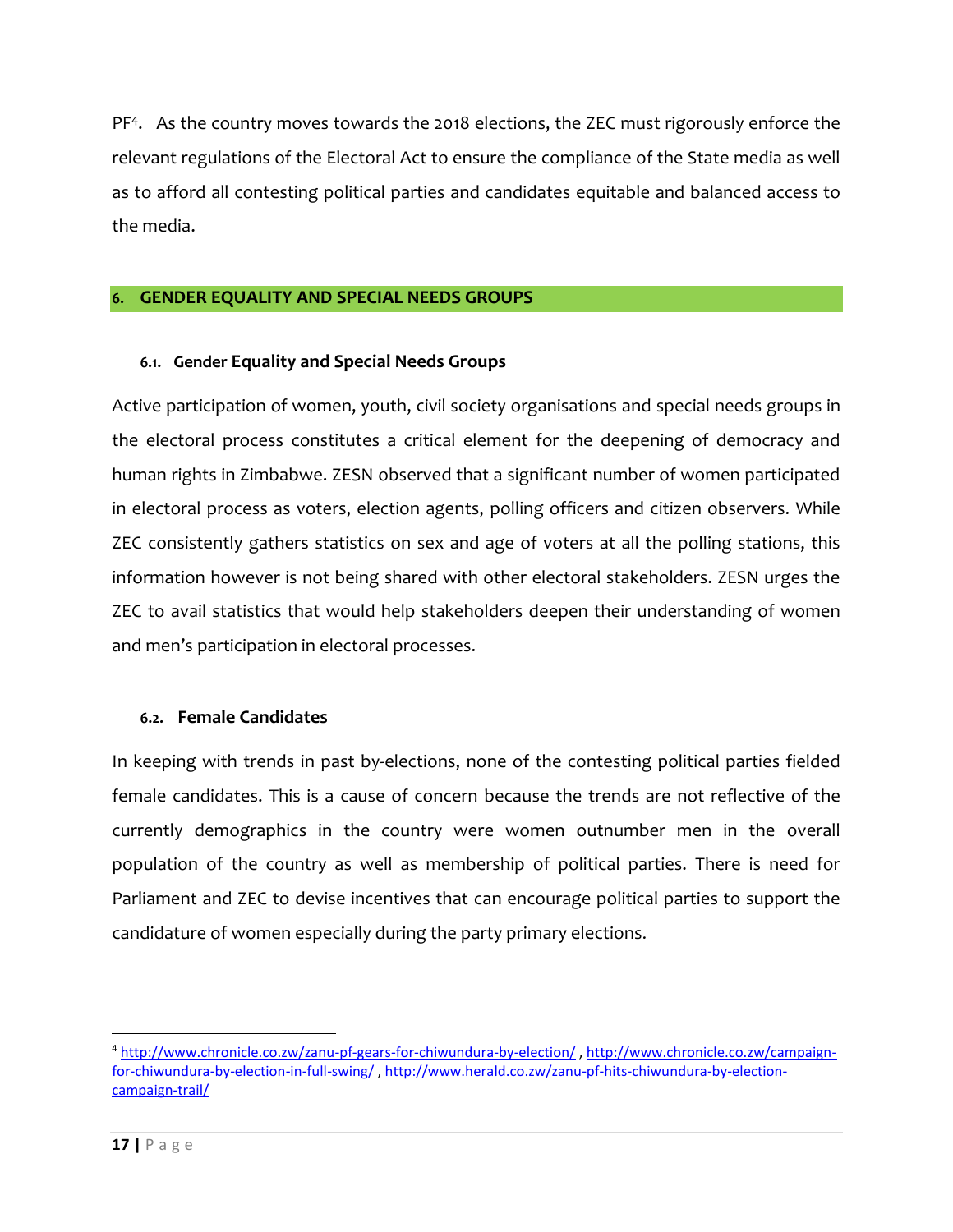#### <span id="page-17-0"></span>**7. ELECTION DAY OBSERVATIONS**

The polling day was generally peaceful with no incidents of violence or altercations that were reported or observed by ZESN. Of concern is the low turn-out that marred the byelection and the continued use of two voters' rolls, the anomalies that were unearthed by the Commission during the de-duplication exercise, and excessive printing of ballot papers by ZEC amongst other issues highlighted below;

#### **Voters' roll**

ZESN observed the continued use of the two voters' rolls by the Commission. This has become a trend in all the by-elections that ZESN has observed post 2013 harmonized.

Of concern in Chiwundura by-election are the reports of anomalies that were discovered by the Commission during the de-duplication exercise and audit of the Chiwundura voters' roll. ZEC informed the ZESN mobile observer team of the existence of national identification documents (IDs) with almost indicial details. For instance some IDs had the same name and surname, date and place of birth but with different identification numbers and photos on their national identification documents. Consequently the de-duplication software flagged such anomalies.

ZESN therefore calls upon the Registrar General and the ZEC to provide clarity on the reported anomalies This clarity will enhance stakeholder confidence in electoral processes and allay fears that have been raised by other stakeholders with regards to possible double registration or electoral malpractices particularly in view of the impending Bio-metric Voter Registration (BVR) process. ZESN urges the ZEC to discard the 2013 voters' roll and prepare a new voters roll for the 2018 Harmonized elections which complies with international principles of voter registration.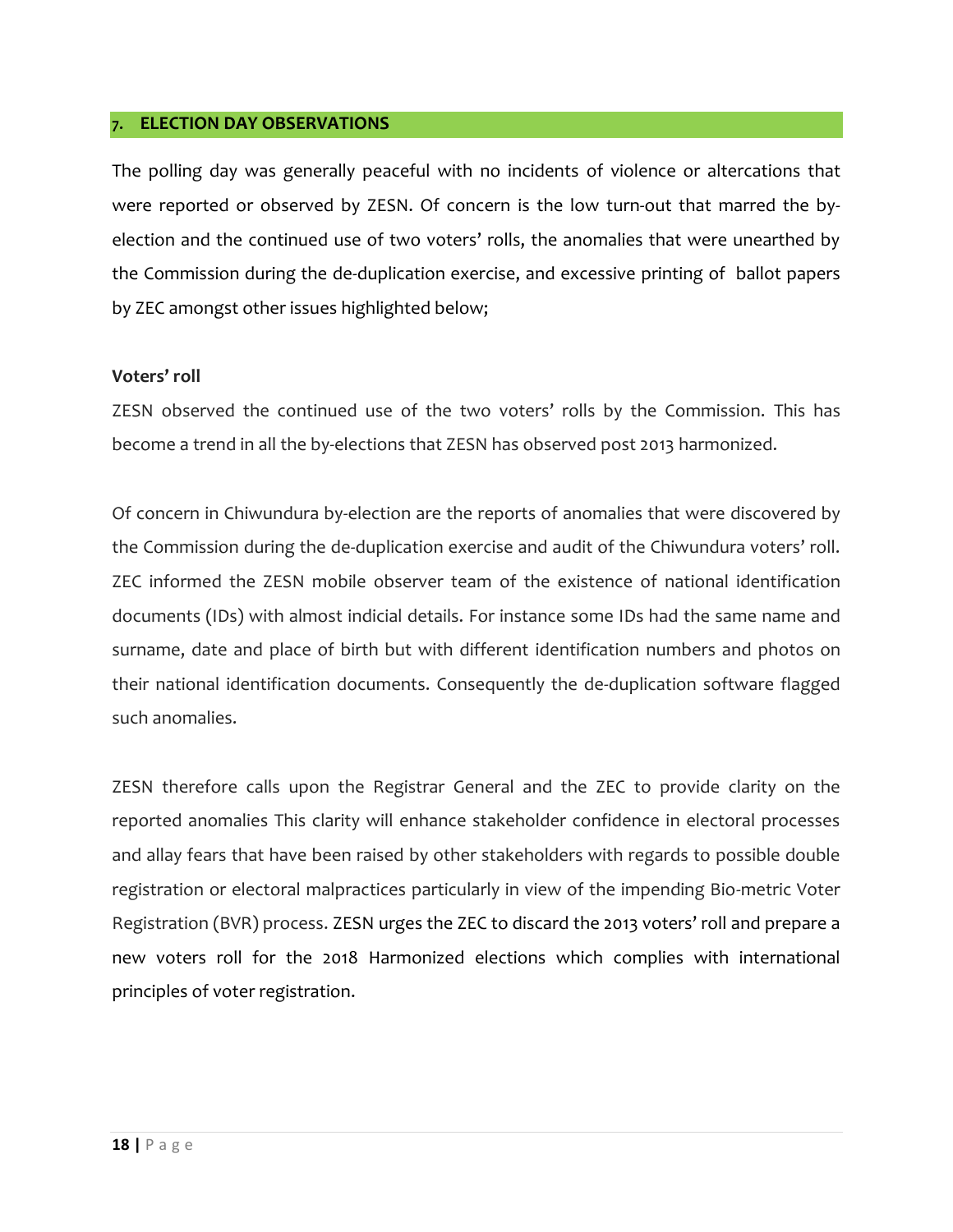#### **Ballot papers**

Fidelity Printers and Refiners (Private) Ltd was given the mandate to print 43 800 ballot papers for use in the Chiwundura National Assembly Constituency by-election<sup>5</sup>. The number f ballot papers printed was premised on the total number of registered voters for Chiwundura Constituency which was 43,688. ZESN has previously observed that very few voters on the supplementary roll turn out on polling day to cast their vote hence the use of a supplementary voters roll leads to an unnecessary increase in the budget allocation for ballot papers.



**Figure 3: Unused Ballot Papers versus Ballot Papers Used in the by Election** 

#### **Voter turnout**

Chiwundura by-election turnout was 23.6%. By and large, the voter turnout was lower in the urban wards. ZESN observed low participation of the youths in the by-election, a trend that continues to emerge in almost all by-elections observed by ZESN post the 2013 elections.

 $\overline{\phantom{a}}$ 

*<sup>5</sup> The Herald 15 July 2017*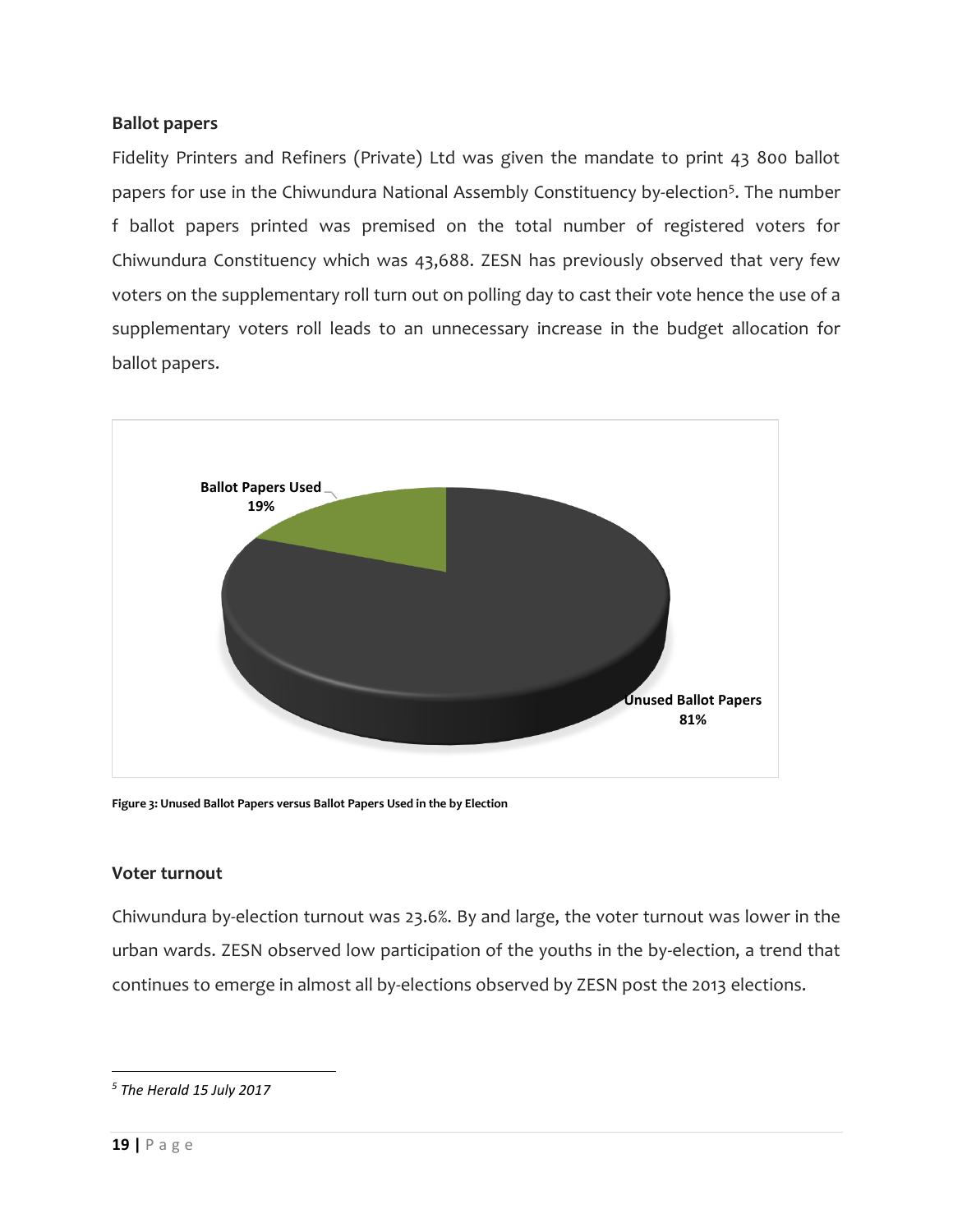#### **Assisted voters**

ZESN also noted insignificant numbers of assisted voters in most polling stations, attributed to illiteracy, old age and disability. For instance, some very low numbers of assisted voters were recorded. For instance at Fletcher secondary our observer reported that only one person (female) was assisted. The low number of assisted voters could be attributed to the low turnout that was observed in the by-election and the fact that some of the ward are situated in urban areas where literacy rates are higher.

#### **Redirected Voters**

At polling stations that ZESN observed, the number of voters who turned up at the wrong polling station and redirected to another were few. It was apparent in the number of redirected voters was higher in instances where different polling stations were cited at the same place, for instance at Mkoba Primary school there were two polling station located at the same school but in different classroom blocks. The two polling stations would be designated 'A' and 'B' hence a voter belong to Mkoba Primary School polling station A could turn up at Mkoba Primary School polling station B. Such phenomenon illustrates the need for robust voter education so that voters know the exact polling station where they are supposed to cast their vote.

#### **Polling Procedures and Conduct of ZEC Polling Staff**

ZESN observer reports revealed that all polling stations successfully completed setup and opening procedures by 7AM. At polling stations that ZESN observed, all the required voting materials such as ballot boxes, ballot papers, ZEC official stamp, indelible ink marker pens and the voters' roll were available at the time of opening. All observed polling stations were adequately manned with an average of six polling officials, 50% of them being female.

#### **Political Party Agents**

At all polling stations where ZESN had observed, ZANU PF had party agents, while the NCA only deployed at very few polling stations and the other two parties, Free Zimbabwe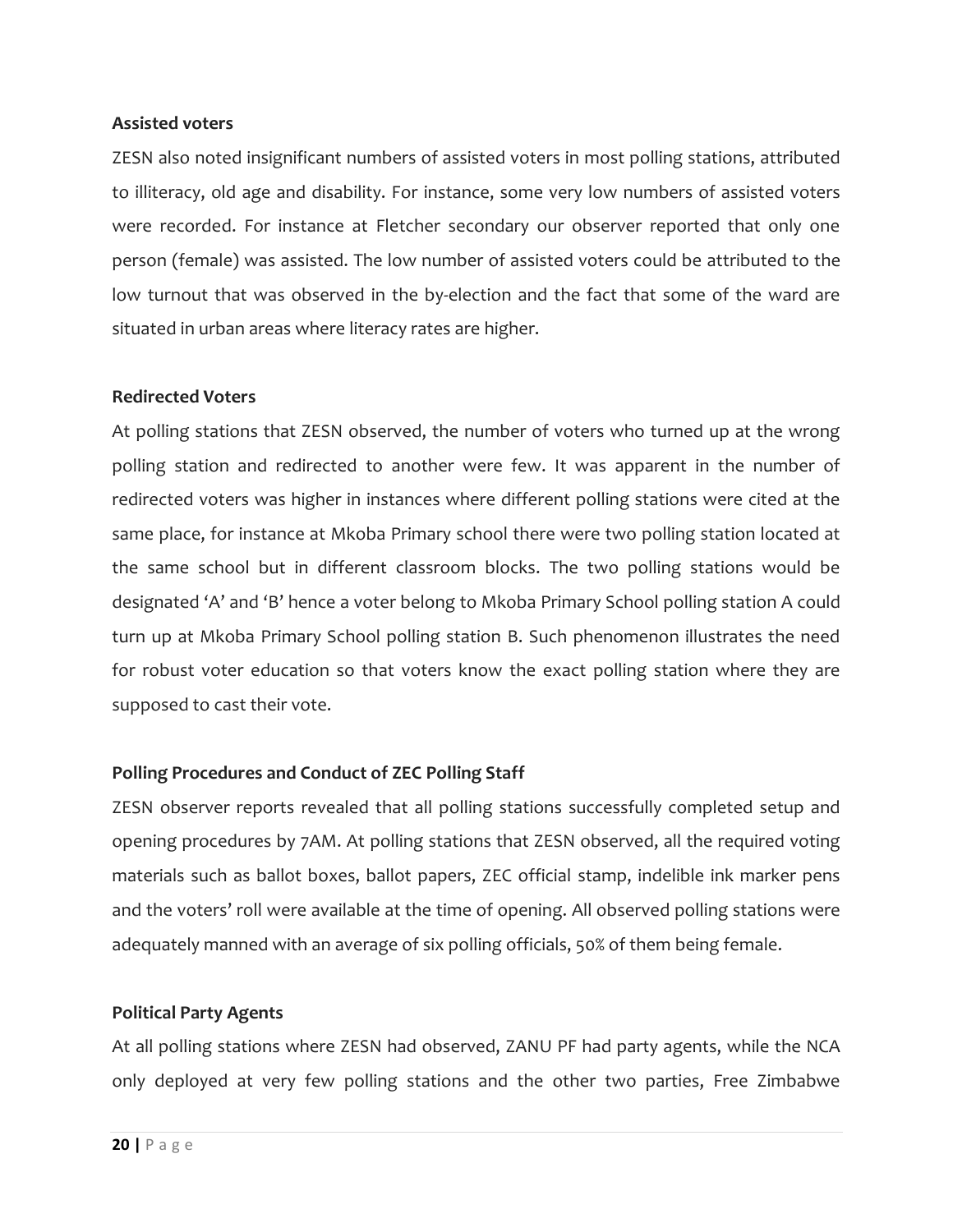Congress and Progressive Democrats of Zimbabwe having no agents at the polling stations where ZESN had static observers and visited by its mobile teams. Section 95 (1a and b) of the Electoral Act provides for one party agent to be placed inside the polling station and an additional two agents within the vicinity of the same polling station. Thus a political party can have up to three agents per polling station. The failure of the some political parties to deploy agents at polling stations denies the parties an opportunity to make informed assessment of the electoral processes.

#### **Voting and Counting**

Voting went on peacefully throughout the day at polling stations where ZESN visited or had static observers. In addition, counting was conducted in line with the prescribed procedures with results being posted outside the polling stations and at the constituency collating centre. At all polling stations that ZESN observed closing of polling and counting, party agents who were present signed the V11 forms.

#### <span id="page-20-0"></span>**8. BY-ELECTION RESULTS**

The ZANU PF candidate received the most number of votes in all the wards and garnered a total of 9,426 votes, which making up 93% of the total valid votes cast. The runner-up, representing the NCA, was a distant second with only 445 votes, representing only 4 % of the total valid votes. Altogether, the three opposition candidates got just 708 votes. These votes are just 7% of the total votes.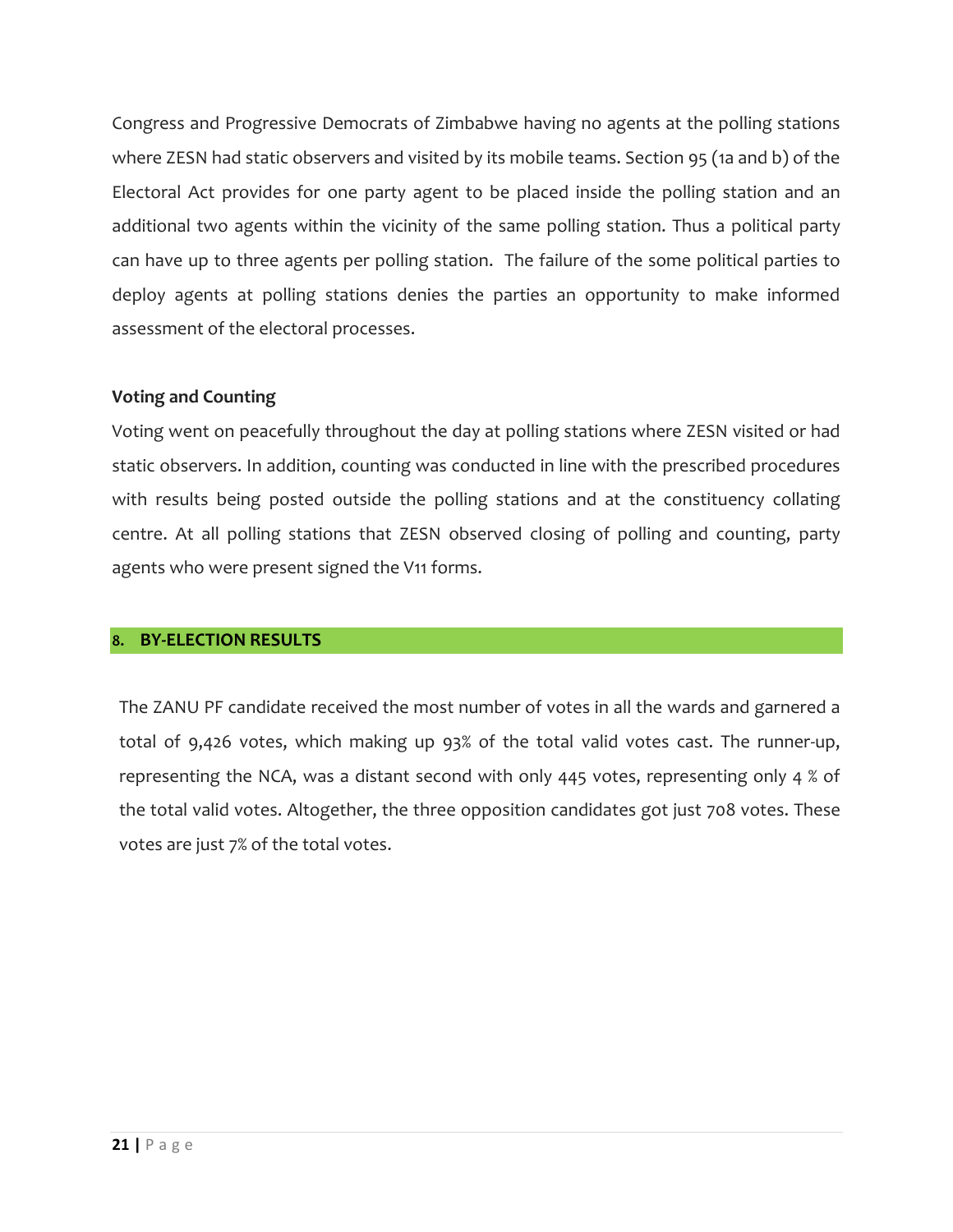An illustration of the final results is shown below.

| <b>Candidate</b>              | <b>Political Party</b> | <b>Sex</b> | <b>Votes Received</b> |
|-------------------------------|------------------------|------------|-----------------------|
| <b>Ndlovu Brown</b>           | ZANU-PF                | M          | 9426                  |
| Guzete Takudzwa               | <b>NCA</b>             | M          | 445                   |
| Mudzviti Brighton             | Free Zim Congress      | M          | 145                   |
| Zulu Webster                  | <b>PDZ</b>             | M          | 118                   |
| <b>Rejected</b>               |                        |            | 187                   |
| <b>Total Votes Cast</b>       |                        |            | 10 3 21               |
| <b>Total Valid Votes Cast</b> |                        |            | 10 134                |
| <b>Voter Population</b>       |                        |            | 43 6 8 8              |
| % Poll                        |                        |            | 23.6%                 |

**Table 1: Chiwundura By-election Results**

**Source: ZEC**



**Figure 4: Chiwundura 2017 By-election results**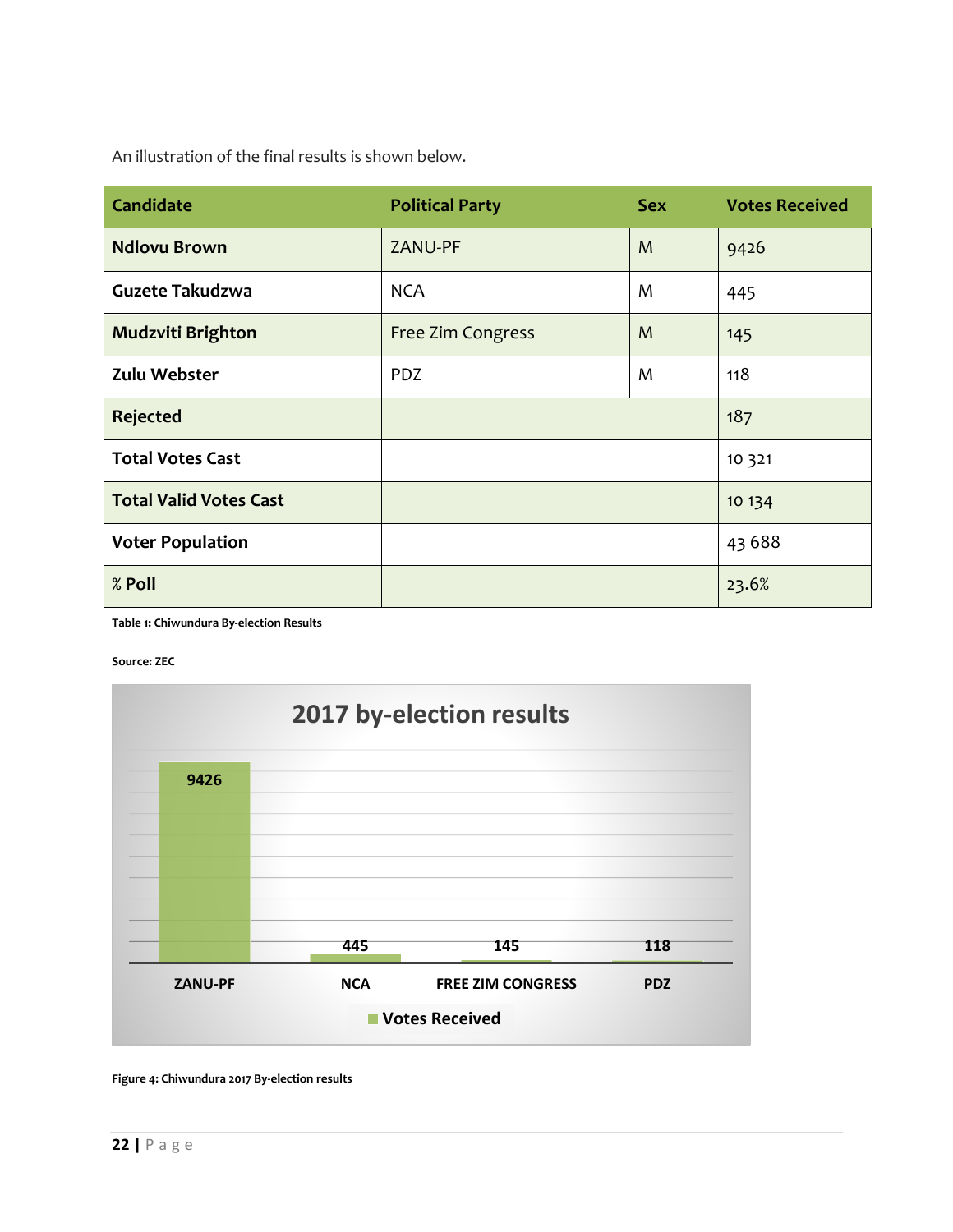#### **Analysis of Previous Election Results**

In elections held in the year 2000, the MDC won the Chiwundura National Assembly seat, the party however lost the seat in subsequent elections held in 2005, 2008 and 2013. In the 2013 elections, ZANU PF increased the number of votes received by 5,686 signifying an increase of 49% compared to votes received in the 2008 election. The MDC-T on the other hand received 1,736 more votes in 2013 as compared to 2008, an increase of 23% in votes received.



**Figure5: Chiwindura's 2013 election results.**

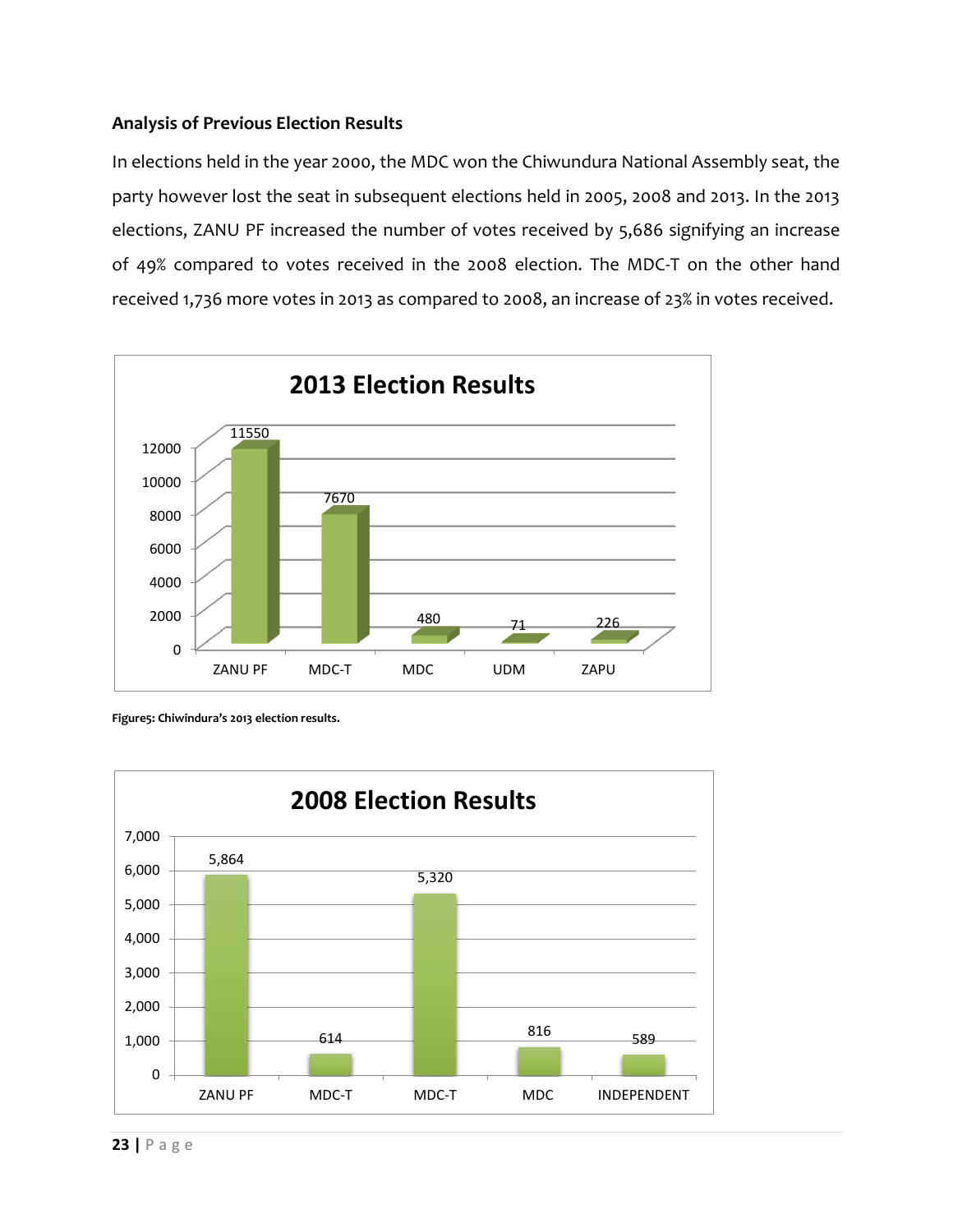Chiwundura has been predominantly a ZANU PF safe seat since the 2005 elections. In 2008 the MDC-T lost the National Assembly by-election for the same constituency because the party fielded two candidates, who collectively garnered 5,934 votes which outnumbered the 5,864 votes received by the ZANU-PF candidate, albeit by only 70 votes. This represents the closest the party has come to regaining the seat. In 2013, ZANU-PF won the seat with an even bigger margin of 3,880 votes.

#### <span id="page-23-0"></span>**9. CONCLUSION AND RECOMMENDATIONS**

#### **Recommendations**

- 9. ZESN calls upon ZEC to issue a public statement on the anomalies with the voter register that have been reported in the media and to clarify whether they pertain to the 2013 voters roll or the current voters' roll for the Chiwundura Constituency.
- 10. ZEC should prepare a new voters roll for use in the 2018 elections and discontinue the use of the 2013 voters roll so as to enhance stakeholder trust and confidence in the ZEC and in future elections.
- 11. ZESN urges the Registrar General to investigate irregularities relating to the existence national registration documents which contain details of persons with the same name and surname, date and place of birth but with different identification numbers and photos as well as the invalid identity numbers and to rectify these issues, as they are the institution in charge of issuing the national identification documents.
- 12. Deliberate efforts should be directed towards targeted voter education for the youths in order to increase their participation in electoral processes.